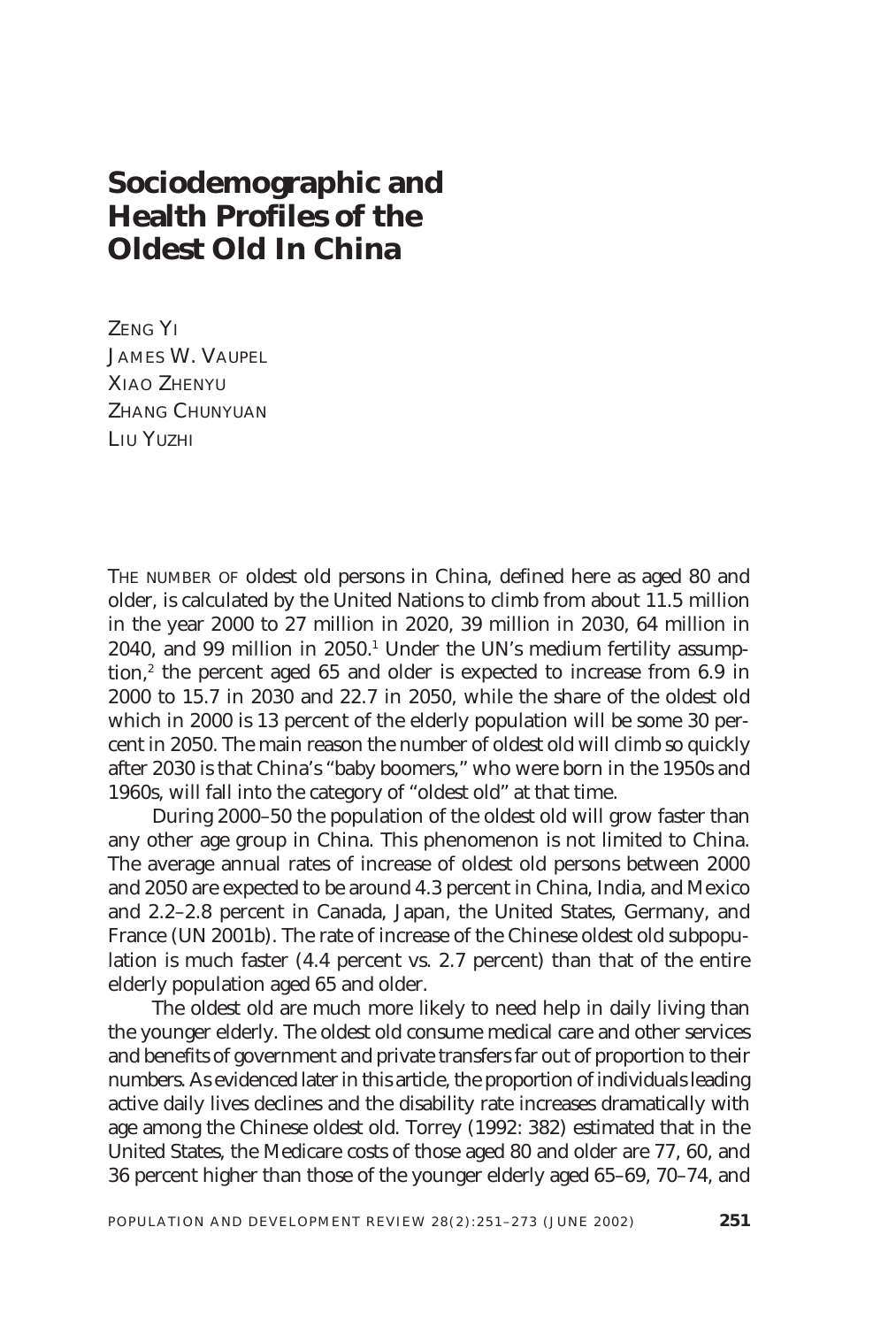75–79. Also according to Torrey, the cost of long-term care for the oldest old is 14.4 times higher than for the younger elderly aged 65–74 (ibid.). According to a German study, 2, 6, and 26 percent of the elderly aged 65–69, 75–79, and 85+ regularly need health care services (Schneekloth et al. 1996).

Because the oldest old subpopulation is growing much faster than any other age group and because they are the most likely group to need medical and social services, investigating the demographic, socioeconomic, and health status of the oldest old should command attention. In a few countries, notably the United States and a few European countries, efforts have been made to attract the attention of academics and policymakers to the circumstances of the oldest old (Suzman, Willis, and Manton 1992; Baltes and Mayer 1999; Vaupel and Lundstrom 1994; Vaupel et al. 1998). Elsewhere in the world, on the contrary, little attention has been paid to ensure statistically sufficient representation of the oldest old in national surveys, and most studies on the elderly include few or no subjects aged 80 and older (as discussed in Grundy, Bowling, and Farquhar 1996: 143–144). In almost all developing countries, published statistics are generally truncated at age 65 or 80; and limited surveys on the elderly have sample sizes that are too small for the proper evaluation of the oldest old. For example, 20,083 elderly persons aged 60 and older were interviewed under China's 1992 national survey on support systems for the elderly; but the subsample sizes for the age groups 85+ were only 85 rural and 78 urban for males and 175 rural and 132 urban for females; among all interviewees, only 84 were aged 90+. The minuscule subsample size makes meaningful analysis of the oldest old subpopulation impossible.

To fill in the data and knowledge gaps for scientific study and policy analysis, an international collaborative longitudinal survey research project on the oldest old in China was initiated in late 1997, with support from the US National Institute on Aging, Peking University, and the China National Research Center on Aging (Zeng et al. 2001). This article is based on data collected from the baseline survey, conducted in 1998. We present a current portrait of the demographic, socioeconomic, and health characteristics of oldest old persons in China.

# Data source and assessment: The healthy longevity survey

Previous demographic surveys on aging proportionally sampled elderly persons aged 60 and older, which resulted in too-small subsample sizes of oldest old ages. The Chinese healthy longevity survey, the first large survey of the oldest old ever conducted in a developing country, was designed to overcome this limitation. The baseline survey was conducted in 1998 in 631 randomly selected counties and cities of the 22 provinces in which Han Chi-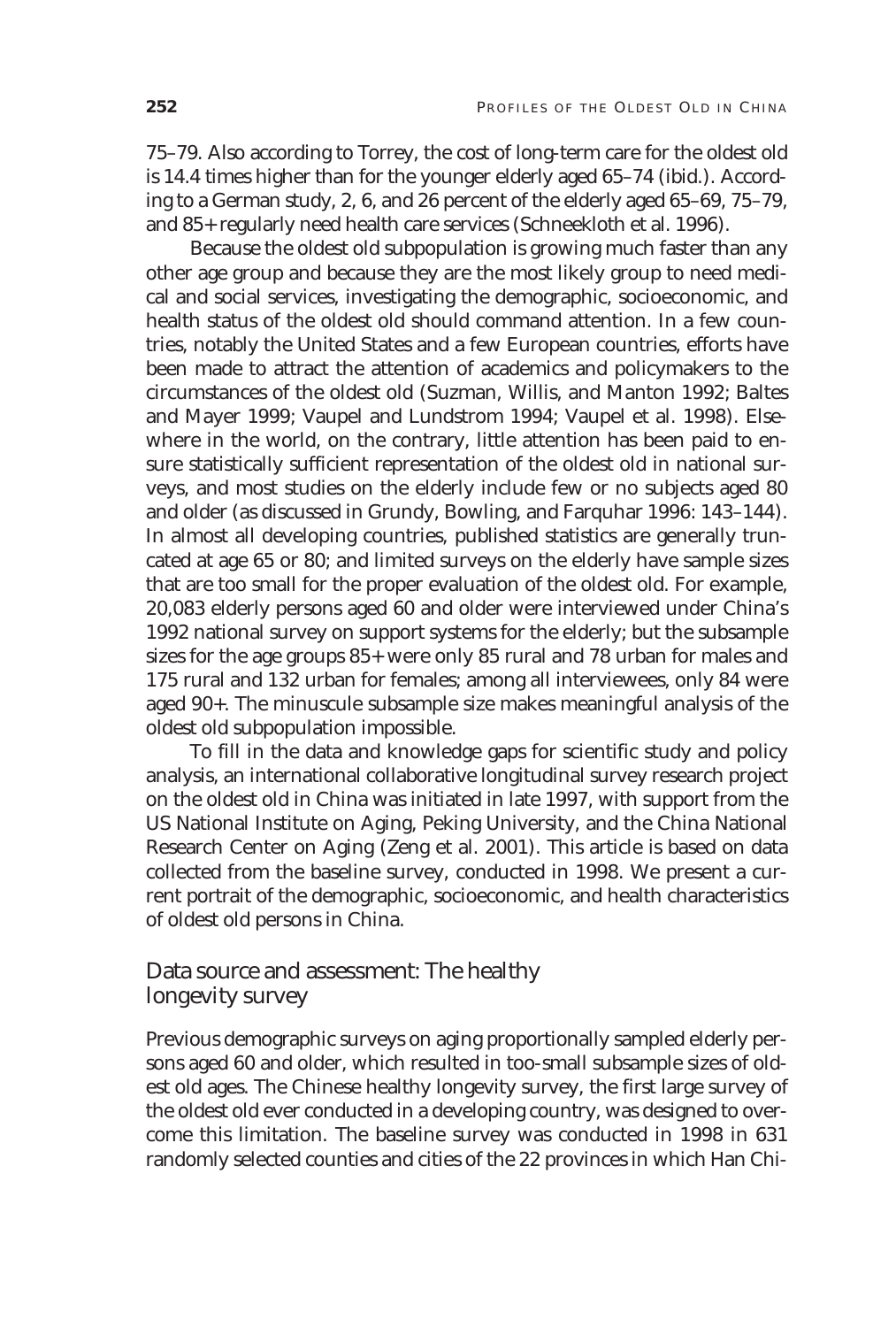nese are the overwhelming majority.<sup>3</sup> The 22 surveyed provinces are: Liaoning, Jilin, Heilongjiang, Hebei, Beijing, Tianjin, Shanxi, Shaanxi, Shanghai, Jiangsu, Zhejiang, Anhui, Fujian, Jiangxi, Shandong, Henan, Hubei, Hunan, Guangdong, Guangxi, Sichuan, and Chongqing. The survey areas contained 985 million persons, some 85 percent of the total population of China. The 631 surveyed counties and cities are roughly half the total number of counties and cities of the 22 provinces. The sample consisted of the oldest old, aged 80 and above.

An enumerator and a doctor, a nurse, or a medical school student conducted an interview and performed a basic health examination at the interviewee's home. Extensive questionnaire data on demographic profile, socioeconomic characteristics, health status, and lifestyle were gathered. The information collected included data on family structure, living arrangements and proximity to children, activities of daily living (ADL), the capacity of physical performance, self-rated health, self-evaluation on life satisfaction, cognitive function, chronic disease, medical care, social activities, diet, smoking and drinking, psychological characteristics, economic resources, caregivers, and family support. Demographic, socioeconomic, and environmental data on the 631 sampled counties and cities were also collected.

The survey team tried to interview all centenarians who voluntarily agreed to participate in the study. For each centenarian, one nearby octogenarian (aged 80–89) and one nearby nonagenarian (aged 90–99) of predesignated age and sex were interviewed. "Nearby" is loosely defined: it could be in the same village or street if such an individual was available, or in the same town or in the same sampled county or city. The predesignated age and sex were used to ensure that approximately equal numbers of male and female nonagenarians and octogenarians were randomly selected, based on the code numbers of the centenarians.<sup>4</sup> The aim was to have more or less randomly selected comparable numbers of male and female octogenarians and nonagenarians at each age from 80 to 99. The total valid sample size of the data set used in this article is 8,805 elderly persons aged 80 to 105. Among them are 463 male and 1,811 female centenarians aged 100–105; 1,316 male and 1,719 female nonagenarians aged 90–99; and 1,768 male and 1,728 female octogenarians aged 80–89. (See the Appendix for detailed information about the age, sex, and rural– urban composition of the sample.) To avoid problems of too small a subsample size at more advanced ages, we did not follow a proportional sampling design, but instead interviewed all centenarians and oversampled the oldest old, especially males. Consequently, appropriate weights are used to compute the averages of age groups below age 100, but no weights are needed when computing the average of centenarians. The method for computing the age-sex–specific and rural-urban–specific weights is presented in Zeng et al. (2001: Appendix A).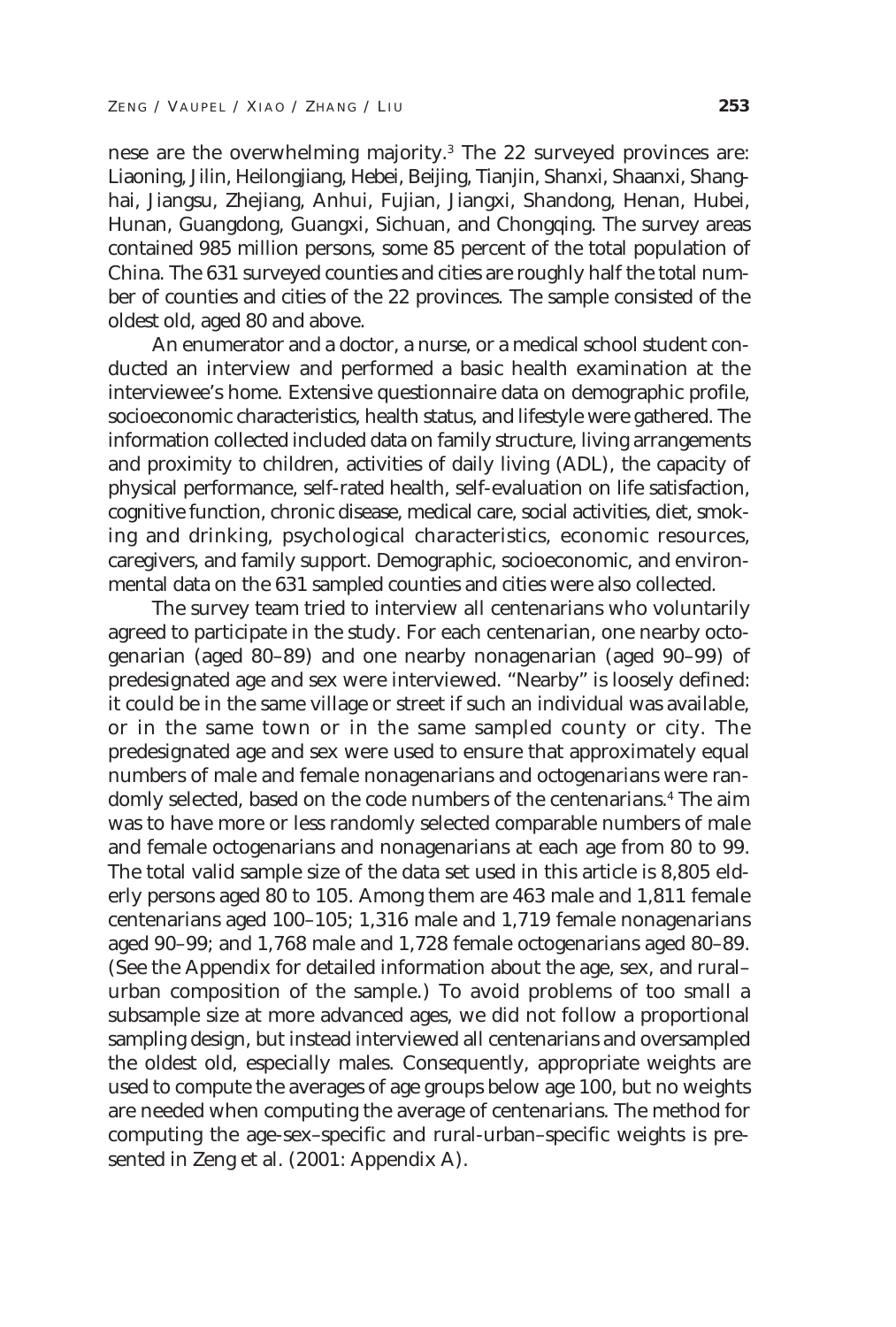Accurate age reporting is crucial in studies dealing with the elderly, especially the oldest old. Often, older persons in developing countries and in some subpopulations in Western countries such as African Americans in the United States are not able to report their age accurately (Elo and Preston 1992; Mosley and Gray 1993; Coale and Kisker 1986). Is the age reporting among the Chinese oldest old generally reliable? Our answer is affirmative, based on the following evidence.

Coale and Li (1991) concluded that the age reporting of Han Chinese elderly was as reliable as that of their counterparts in Western countries. Coale and Li's conclusion is partly based on analysis of their index for measuring the degree of digit preference for ages divisible by ten or five among old people, using the 1982 Chinese data of the census. Wang et al. (1998) computed such an index for Han Chinese aged 85–105 using the data of the 1990 census, and compared it to the same indexes for the populations of Sweden, Japan, France, Italy, and Germany. Sweden is considered to have the most accurate age data in the world, so the more accurate the age reporting, the closer the indexes are to the Swedish ones. The estimates show a reasonably close match of the Han Chinese indexes to the Swedish ones, as compared to the matches between the Swedish and Japanese, French, Italian, and German indexes, all of which have good data at oldest old ages (Wang et al. 1998: 133, Table 3).

Another way of addressing this issue is to imagine that if age exaggeration at very old ages is significant in a population, the reported proportion of very old persons among all elderly would be relatively large as compared with the proportion in other populations with accurate age reporting. Coale and Kisker (1986) found the proportion of those aged 95 and older among all elderly aged 70 and older in 23 countries with accurate data to be less than 6 per thousand. In 28 countries having poor data with age exaggeration by old persons, this proportion rises to as high as 10 percent (Coale and Kisker 1986: 398). The proportion of Han Chinese aged 95 and older among those aged 70 and older in 1990 is 0.76 per thousand for males and 2.18 per thousand for females, which is almost exactly the same as for their Swedish counterparts in the period 1985–94. The proportions of those aged 100 years and older among those aged 75 and older for Han Chinese in 1990 were 0.128 per thousand for males and 0.388 per thousand for females; the corresponding proportions for the Swedish population in 1985– 94 were 0.127 and 0.386 per thousand.

Coale and Kisker (1986: 389-390) plotted the ratio of  $e_{70}$  (life expectation at age 70) against *l* <sup>70</sup>/*l* <sup>5</sup> (conditional probability of survival from age 5 to age 70) for the female populations in countries or regions with good data.<sup>5</sup> A very close relation between  $e_{_{70}}$  and  $l_{_{70}}/l_{_5}$  is evident among countries and regions with good data, as shown by a third-degree polynomial curve fitted by least squares (Coale and Kisker 1986: 389, Figure 1). The plotting of  $e_{70}$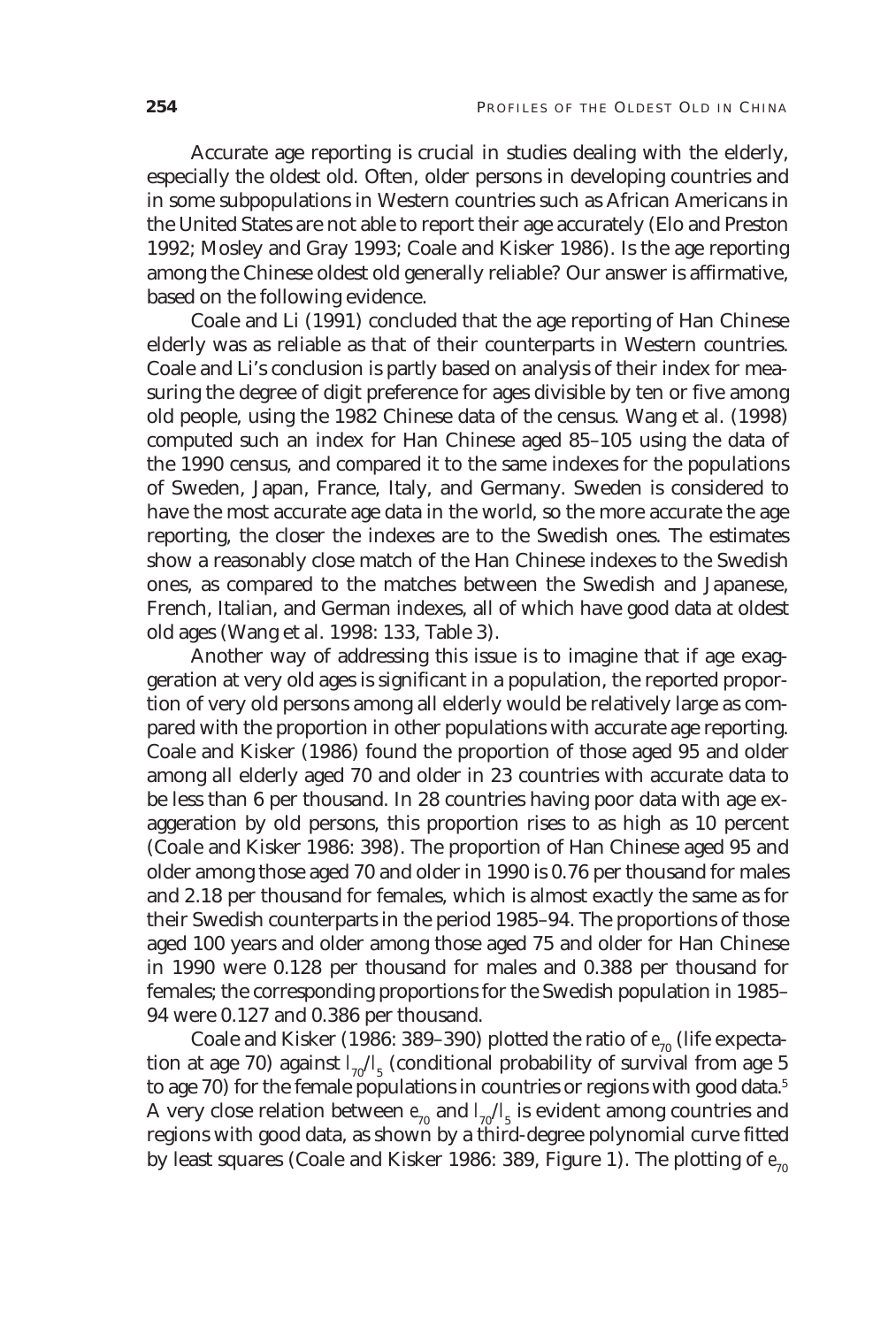against  $l_{\tau 0}/l_{\rm 5}$  for female populations in countries with poor data $^6$  all lies far above the polynomial curve fitted to the data from the countries with good data (Coale and Kisker 1986: 390, Figure 2). We computed the ratio of  $e_{70}$ against  $l_{70}/l_{5}$  for the Han Chinese female population in 1990. The Han Chinese ratio lies almost exactly on the third-degree polynomial curve fitted to the data of populations with good age reporting.

On the basis of this evidence the age reporting of the Han Chinese, who comprise 92 percent of the total population, is acceptably reliable. Han Chinese, even if illiterate, can supply a precise date of birth. Young and educated Han can supply their birth date according to the Western calendar. Old and illiterate Han can supply their birth date according to the traditional Chinese calendar year and the animal year of birth,<sup>7</sup> which can be easily translated to the Western calendar by the enumerators (Coale and Li 1991: 294).

Coale and Li demonstrated that reported ages of the elderly in Xinjiang, where Han Chinese constitute only 37.5 percent of the total population (the rest being minority groups who do not report ages accurately), were seriously exaggerated. For this reason the nine provinces of Xinjiang, Qinghai, Ningxia, Inner Mongolia, Tibet, Gansu, Yunnan, Guizhou, and Hainan, all of which have a high proportion of ethnic minorities, are not included in this study. While we are sure that the quality of age reporting is very poor in Xinjiang, it is not certain that the quality is bad for all other ethnic minority groups in the other eight provinces. We did not include them because we are not sure about the quality of age reporting of the ethnic minority groups in these provinces, we had no detailed ageethnic–specific data with which to evaluate them, and we faced funding constraints.

How accurate is the age reporting in the 1998 baseline survey, which included some minority ethnic groups (about 7 percent of the sample) living in the 22 Han-dominated provinces? One way to answer this question is to evaluate the age distribution of the interviewed centenarians, including the Han and the minorities. We found that the age distribution of centenarians is remarkably similar to that of Swedish centenarians; the curves for the Chinese and Swedish male centenarians are almost identical (see Figure 1 in Zeng et al. 2001). This has led us to believe that age reporting in the 1998 survey is generally good.<sup>8</sup> The ethnic breakdown of the sample in the 1998 survey is: Han 92.8, Zhuang 4.4, Hui 1.3, Yao 0.7, Man 0.3, Korean 0.1, and Mongolian 0.03 percent. These seven ethnic groups account for 99.7 percent of the entire sample.<sup>9</sup>

Our conclusion is that the age reporting of the Chinese oldest old interviewees in the healthy longevity survey is generally reliable up to the age of 105. Because of suspicion about the reliability of age reporting by the so-called super-centenarians (aged 110+) and semi-super-centenarians (aged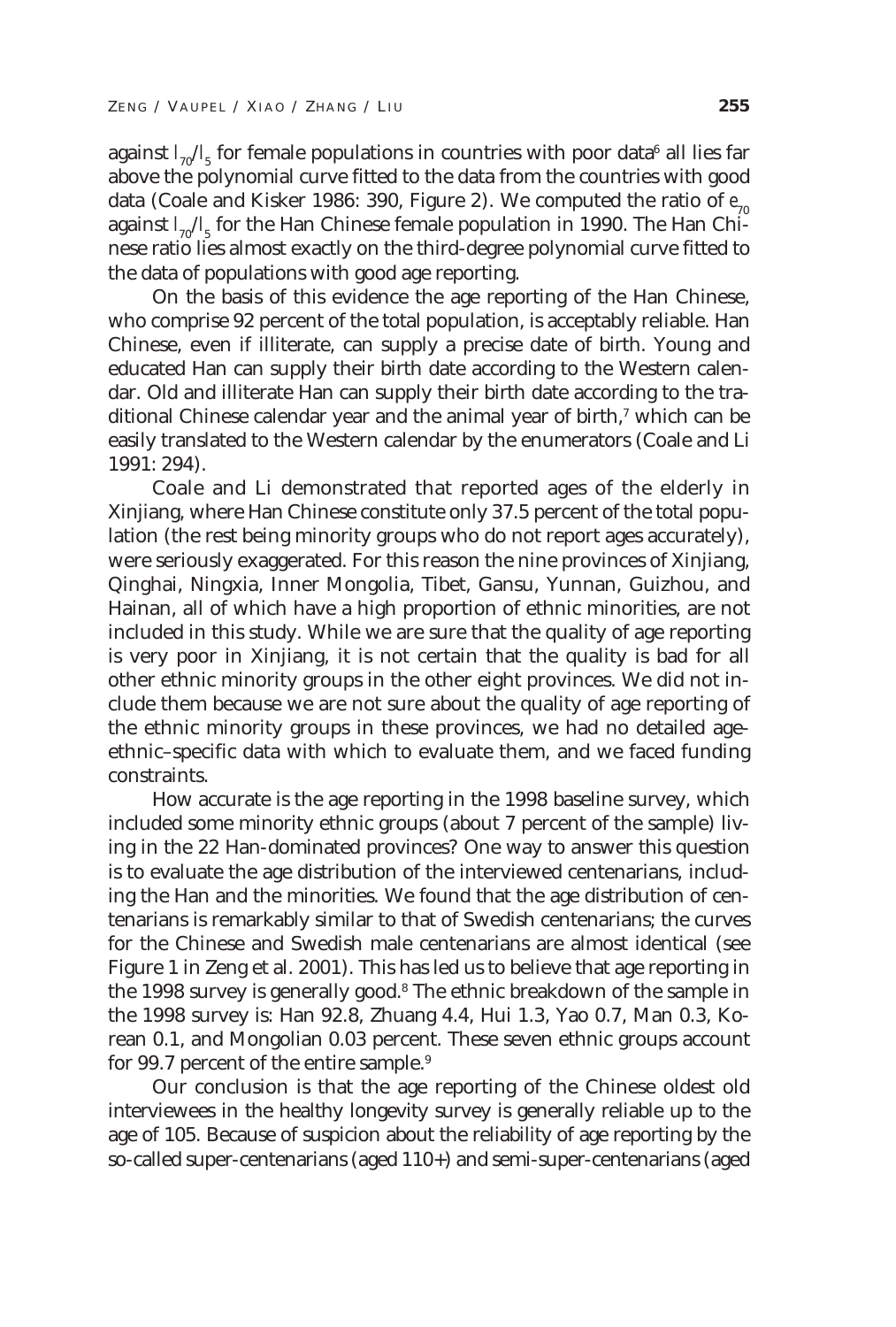106–109) and because of insufficient information for verification, we exclude from this article the 156 cases who self-reported an age of 106 and older.<sup>10</sup>

Careful evaluation of the 1998 baseline survey indicates that beyond the issue of age reporting overall data quality is also generally good. A detailed discussion of this topic is offered in Zeng et al. 2001. Some problems, however, were identified in the data set. For example, we found that the oldest old, especially centenarians, had far more difficulty answering personality-related questions than other types of questions. This is because some illiterate oldest old, especially centenarians, could not understand the questions about personality, which required them to compare themselves with a typical person of a specified disposition. Accordingly, we do not use data based on the personality-related questions, which were proven inadequate by the 1998 baseline survey. We subsequently revised these inadequate questions in our 2000 and 2002 follow-up surveys. Another weakness of the 1998 baseline survey and the 2000 follow-up survey was the lack of a comparative group of younger interviewees aged 65–79. Thus we cannot make comparisons between the oldest old and the younger elderly. We have fortunately received additional financial support from NIA, UNFPA, the China Social Science Foundation, and Peking University to include 5,000 younger interviewees aged 65–79 and 10,000 oldest old aged 80+ in our 2002 survey.

This article provides a descriptive analysis, based on the 1998 baseline survey, of the current status of the oldest old. The demographic and statistical analysis of the determinants of health dynamics, longevity, and mortality at oldest old ages will be presented in future articles using data collected in the 1998, 2000, and 2002 waves of the survey.

# Demographic profile

## Sex and marital status

The 1990 census data show many more oldest old females than males, and the sex ratio declines quickly after age 80. There are about 52 males per 100 females at ages 80–89, 31 at ages 90–99, and 21 at ages 100–105. A higher death rate among men than women has resulted in a highly unbalanced sex composition at oldest old ages.

Table 1 shows the percent distribution by marital status of male and female oldest old persons in rural and urban areas, according to the 1998 baseline survey. The percent of currently married female oldest old is much lower than that of males in both rural and urban areas. Thus 4.1 percent of female nonagenarians and 0.8 percent of female centenarians had a coresiding spouse, in contrast to 29.1 and 13.0 percent among their male counterparts. Urban male oldest old are much more likely to live with a spouse than their rural counterparts, and the rural–urban difference is statistically highly significant.<sup>11</sup> At ages 80-89, urban female oldest old were more likely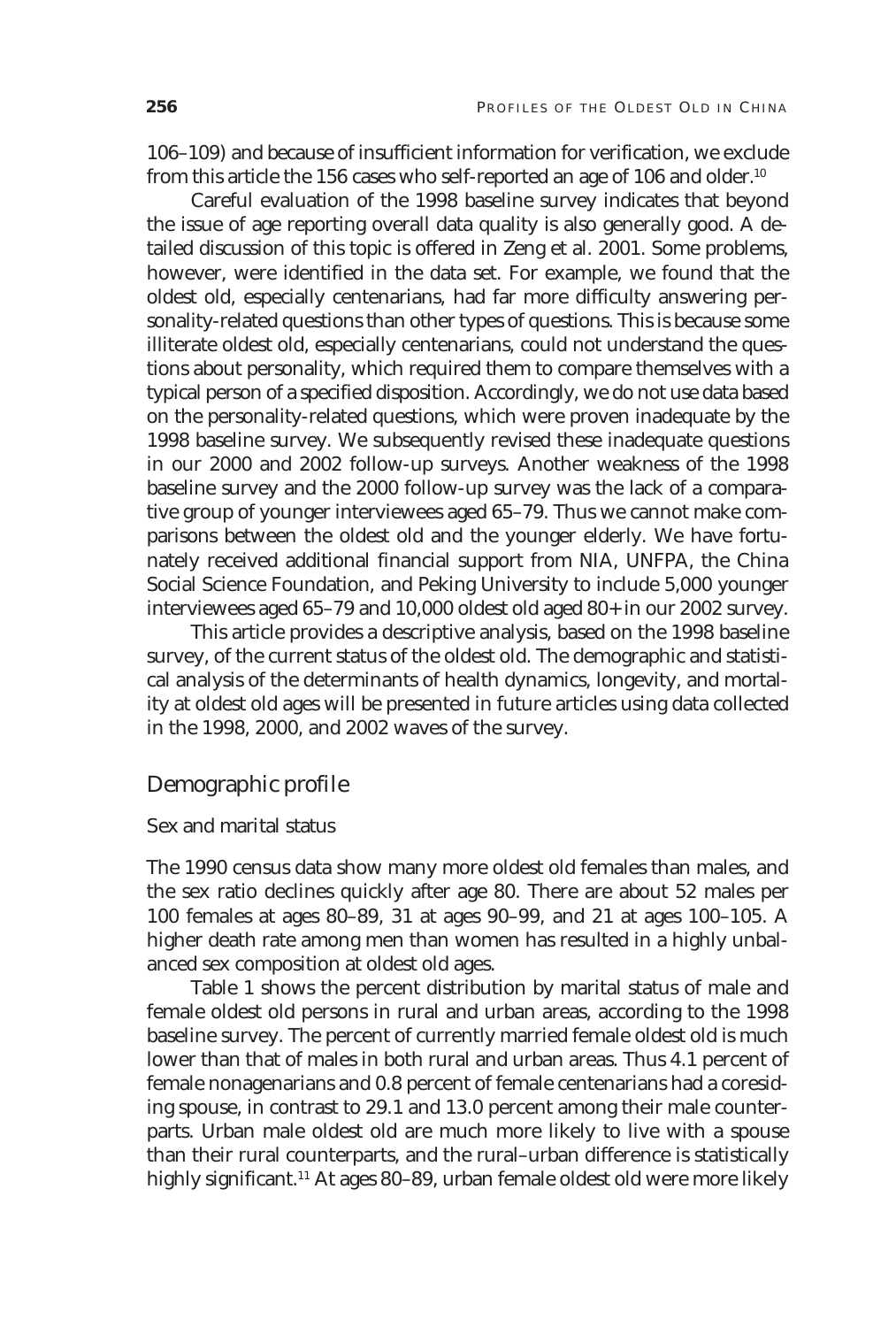|                   | Rural       |               |                      | <b>Urban</b> |        |                      | <b>Total</b> |               |                      |
|-------------------|-------------|---------------|----------------------|--------------|--------|----------------------|--------------|---------------|----------------------|
|                   | <b>Male</b> | <b>Female</b> | <b>Both</b><br>sexes | Male         | Female | <b>Both</b><br>sexes | <b>Male</b>  | <b>Female</b> | <b>Both</b><br>sexes |
| Ages 80-89        |             |               |                      |              |        |                      |              |               |                      |
| Currently married | 49.0        | 13.9          | 31.6                 | 55.8         | 18.3   | 37.2                 | 52.0         | 15.9          | 34.1                 |
| <b>Divorced</b>   | 0.7         | 0.4           | 0.6                  | 1.4          | 0.1    | 0.8                  | 1.0          | 0.3           | 0.7                  |
| Widowed           | 47.7        | 85.2          | 66.3                 | 40.2         | 81.1   | 60.4                 | 44.3         | 83.3          | 63.6                 |
| Never married     | 2.6         | 0.4           | 1.5                  | 2.7          | 0.5    | 1.6                  | 2.6          | 0.5           | 1.6                  |
| Total             | 100.0       | 100.0         | 100.0                | 100.0        | 100.0  | 100.0                | 100.0        | 100.0         | 100.0                |
| Ages 90-99        |             |               |                      |              |        |                      |              |               |                      |
| Currently married | 26.9        | 4.1           | 14.0                 | 32.8         | 4.2    | 16.5                 | 29.1         | 4.1           | 15.0                 |
| <b>Divorced</b>   | 0.6         | 0.3           | 0.4                  | 0.4          | 0.3    | 0.4                  | 0.5          | 0.3           | 0.4                  |
| Widowed           | 70.8        | 95.6          | 84.8                 | 63.9         | 94.2   | 81.2                 | 68.2         | 95.1          | 83.4                 |
| Never married     | 1.7         | 0.1           | 0.8                  | 2.9          | 1.3    | 2.0                  | 2.1          | 0.5           | 1.2                  |
| Total             | 100.0       | 100.0         | 100.0                | 100.0        | 100.0  | 100.0                | 100.0        | 100.0         | 100.0                |
| Ages 100-105      |             |               |                      |              |        |                      |              |               |                      |
| Currently married | 10.3        | 0.8           | 2.7                  | 18.9         | 0.6    | 4.7                  | 13.0         | 0.8           | 3.3                  |
| <b>Divorced</b>   | 0.9         | 0.4           | 0.5                  | 2.8          | 1.0    | 1.4                  | 1.5          | 0.6           | 0.7                  |
| Widowed           | 86.9        | 98.7          | 96.4                 | 76.9         | 96.9   | 92.4                 | 83.8         | 98.2          | 95.3                 |
| Never married     | 1.9         | 0.1           | 0.4                  | 1.4          | 1.4    | 1.4                  | 1.7          | 0.4           | 0.7                  |
| Total             | 100.0       | 100.0         | 100.0                | 100.0        | 100.0  | 100.0                | 100.0        | 100.0         | 100.0                |

**TABLE 1 Distribution of the oldest old persons in China according to marital status, by age, sex, and rural–urban residence (percent)**

to be married (18 percent) than their rural counterparts (14 percent), but the rural–urban difference in percentage of currently married females at ages 90–99 and 100–105 is trivial. Among nonmarried oldest old, the overwhelming majority consist of widows and widowers. The proportions of divorced male and female oldest old are extremely low (0.3–1.5 percent). The proportions of those who were never married among the male oldest old are very low: 1.7–2.6 percent; among female oldest old, the percentage is even lower, at 0.4–0.5 percent.

Four salient facts about the marital status distribution of the Chinese oldest old emerge. First, most of the oldest old, especially those at ages 90– 99 and 100+, are widowed because of the high mortality of spouses at advanced ages. Second, female oldest old are much more likely to be widowed than male oldest old, mainly because of sex differentials in mortality. Third, the likelihood of being widowed is significantly higher in rural areas than in urban areas because of rural–urban differentials in mortality and remarriage rates. Fourth, the extremely low proportions of never married or divorced among the Chinese oldest old persons reflect the universal and stable marriage pattern in traditional China.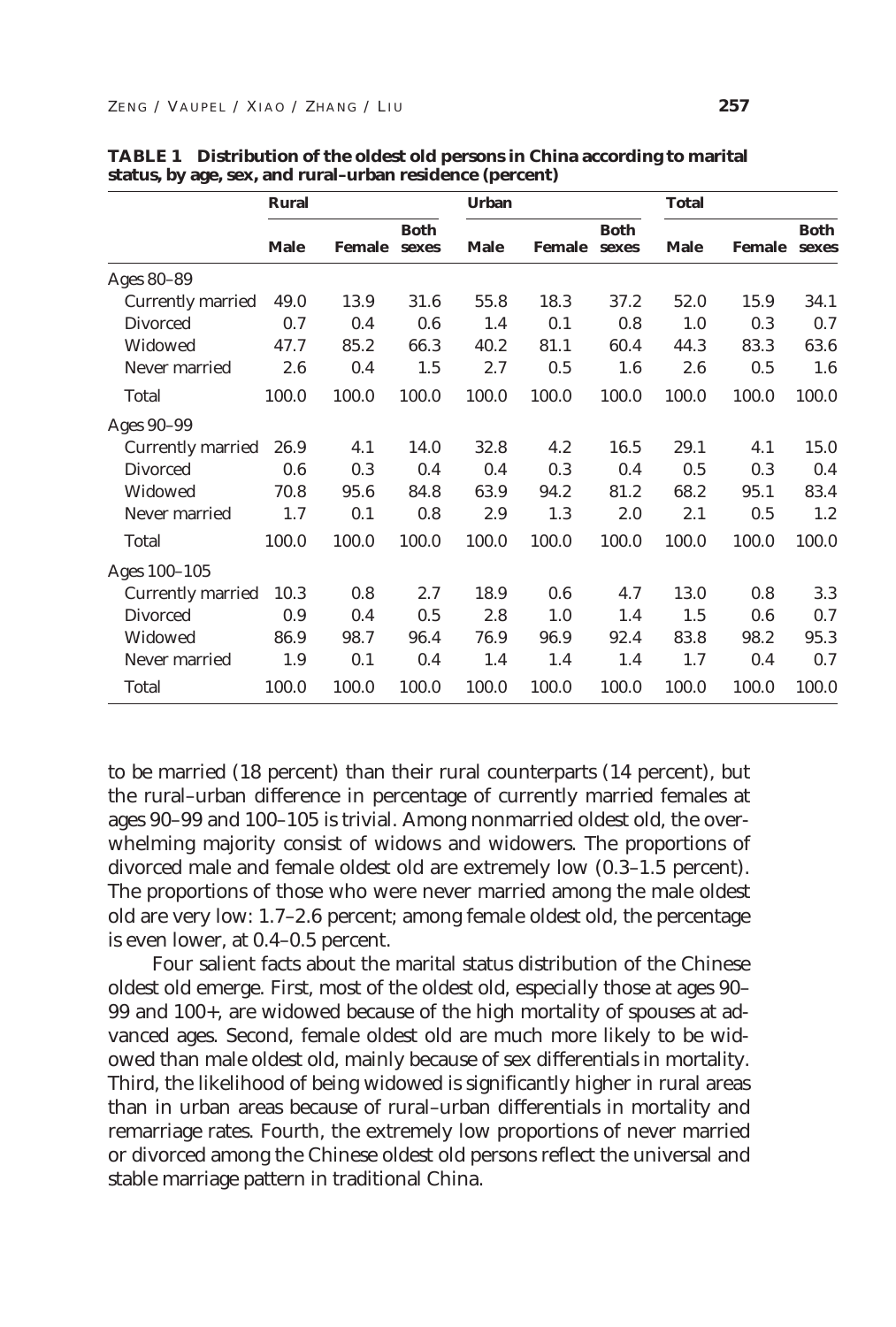## Living arrangements and parent–child proximity

Table 2 presents data on the living arrangements and parent–child proximity of the oldest old in the 22 surveyed provinces. A large majority of the oldest old women (68–88 percent) and men (59–83 percent) aged 80–105 live with their children (children include grandchildren hereafter). The higher the age, the higher the proportion of the oldest old living with their children. Female oldest old of all age groups are more likely to live with their children because they are more likely to be widowed and economically dependent. About half of the oldest old live in family households of three or more generations. In the cultural context of Chinese society, multigenerational family households are the dominant living arrangements for the oldest old.

The proportion of oldest old men who live with only their wife is 24 percent at ages 80–89 and declines quickly to slightly less than 4 percent at ages 100–105. In contrast, among women, 6.5 percent of octogenarians, 1.2 percent of nonagenarians, and 0.07 percent of centenarians live with only their husband. The proportion not living with a spouse (including those living with a child but without a spouse present) increases steeply with age because of high rates of widowhood at oldest old ages. Around 10 percent of Chinese oldest old men live alone; the corresponding figures for oldest old women are higher at ages 80–99, but almost the same after reaching age 100. Female octogenarians and nonagenarians are more likely to live alone than their male counterparts, even though oldest old Chinese women are economically more dependent. The greater disadvantages facing oldest old women as compared with oldest old men are in evidence with respect to living arrangements.

Table 2 also gives the percentages "with child close by," "no child close by," and "childless" for those oldest old who live with only a spouse or live alone. A few observations can be drawn from these data on parent–child proximity. The majority of those living with only a spouse or living alone did not have a child close by; this is the case especially for female oldest old. These figures have led us to conjecture that most of the oldest old persons who live with only a spouse or live alone do so because their children are far away, rather than because they prefer to live independently of their children. We have no detailed data on the causes affecting living arrangements, however; future research is needed. Oldest old persons living alone with no child close by are likely to encounter problems when they are sick, given that organized social services in China are not yet well developed. Since the proportion living alone with no child close by is higher among female oldest old than among males, the survey data signal that the female oldest old need more caregiving services. The proportion of oldest old living alone with no child close by decreases with age. Either elderly persons join their children when they become very old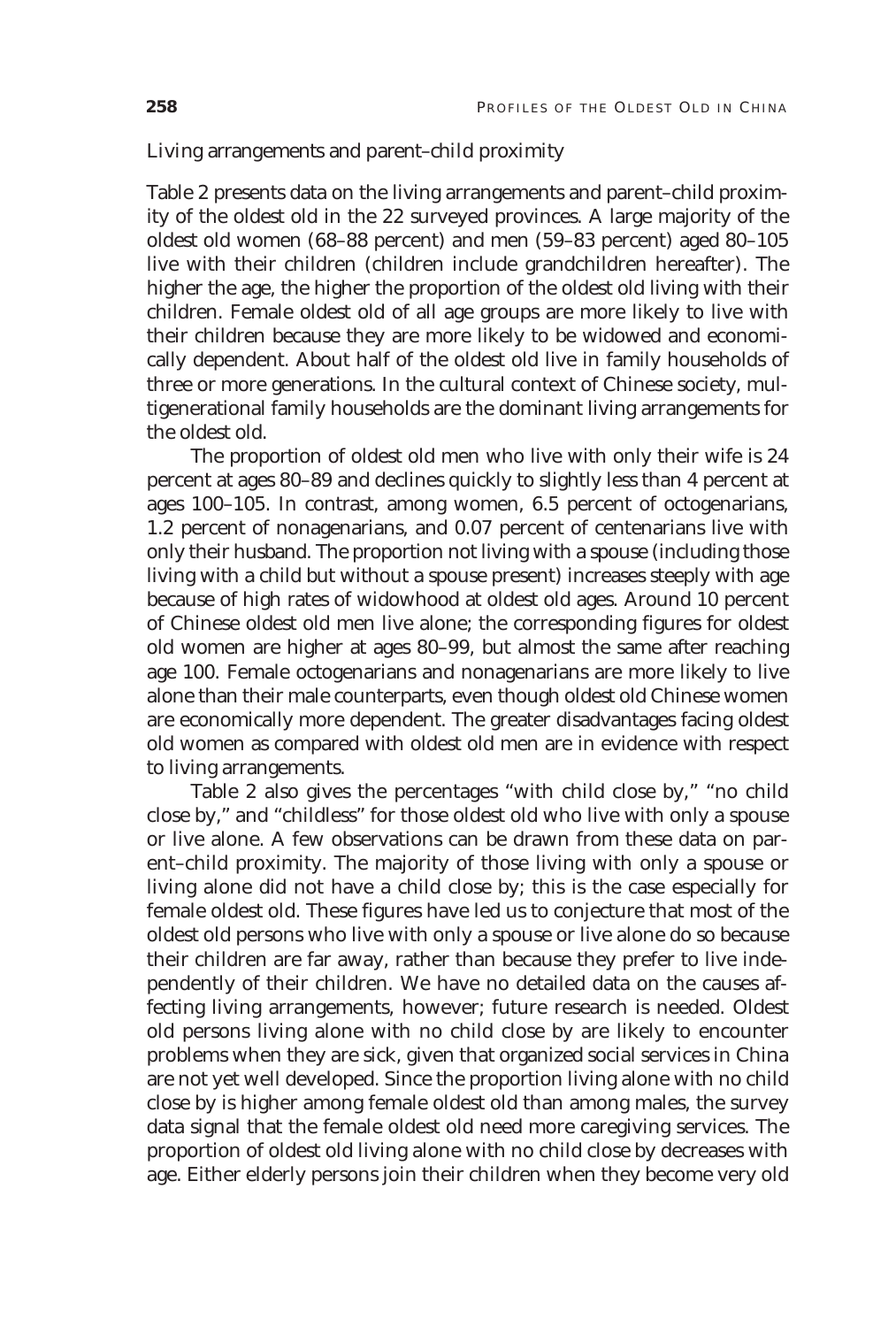|                                        | Rural       |              |             | <b>Urban</b> |              |             | Total |                     |             |  |
|----------------------------------------|-------------|--------------|-------------|--------------|--------------|-------------|-------|---------------------|-------------|--|
|                                        | <b>Male</b> | Female sexes | <b>Both</b> | <b>Male</b>  | Female sexes | <b>Both</b> | Male  | <b>Female</b> sexes | <b>Both</b> |  |
| Ages 80-89                             |             |              |             |              |              |             |       |                     |             |  |
| With children                          | 62.4        | 74.3         | 68.3        | 55.0         | 60.5         | 57.7        | 59.1  | 68.1                | 63.5        |  |
| With spouse only,<br>child close by    | 9.4         | 1.7          | 5.6         | 6.2          | 1.9          | 4.1         | 7.9   | 1.9                 | 4.9         |  |
| With spouse only,<br>no child close by | 12.8        | 3.2          | 8.0         | 17.6         | 4.9          | 11.3        | 15.0  | 4.0                 | 9.5         |  |
| With spouse only,<br>childless         | 0.5         | 0.1          | 0.3         | 2.4          | 1.2          | 1.8         | 1.4   | $0.6\,$             | 1.0         |  |
| Alone, child close by                  | 5.1         | 4.6          | 4.8         | 1.4          | 3.9          | 2.6         | 3.4   | 4.3                 | 3.8         |  |
| Alone, no child                        |             |              |             |              |              |             |       |                     |             |  |
| close by                               | 3.9         | 10.7         | 7.3         | 4.6          | 8.3          | 6.4         | 4.2   | 9.6                 | 6.8         |  |
| Alone, childless                       | 1.3         | 2.1          | 1.7         | 1.6          | 1.7          | 1.7         | 1.4   | 1.9                 | $1.7\,$     |  |
| With others                            | 0.9         | 1.1          | 1.0         | 1.4          | 2.6          | 2.0         | 1.1   | 1.8                 | 1.4         |  |
| In a nursing home                      | 3.8         | 2.2          | 3.0         | 9.8          | 15.1         | 12.4        | 6.5   | 8.0                 | 7.2         |  |
| Total                                  | 100.0       | 100.0        | 100.0       | 100.0        | 100.0        | 100.0       | 100.0 | 100.0               | 100.0       |  |
| Ages 90-99                             |             |              |             |              |              |             |       |                     |             |  |
| With children                          | 73.8        | 82.7         | 78.8        | 65.1         | 76.4         | 71.5        | 70.6  | 80.3                | 76.1        |  |
| With spouse only,<br>child close by    | 3.6         | 0.3          | 1.7         | 3.3          | 0.0          | 1.4         | 3.5   | 0.2                 | 1.6         |  |
| With spouse only,<br>no child close by | 5.9         | 0.7          | 3.0         | 10.7         | 1.0          | 5.1         | 7.6   | $0.8\,$             | 3.7         |  |
| With spouse only,<br>childless         | 0.7         | 0.0          | 0.3         | 1.0          | 0.6          | 0.8         | 0.9   | 0.2                 | 0.5         |  |
| Alone, child close by                  | 4.1         | 5.2          | 4.7         | 2.1          | 1.9          | 2.0         | 3.4   | 4.0                 | 3.7         |  |
| Alone, no child                        |             |              |             |              |              |             |       |                     |             |  |
| close by                               | 6.7         | 7.9          | 7.4         | 6.5          | 6.7          | 6.6         | 6.6   | 7.5                 | 7.1         |  |
| Alone, childless                       | 1.1         | 0.6          | 0.8         | 0.6          | 1.6          | 1.2         | 0.9   | 0.9                 | $0.9\,$     |  |
| With others                            | $2.0\,$     | 1.5          | 1.7         | 2.5          | 1.4          | 1.9         | 2.1   | 1.5                 | 1.8         |  |
| In a nursing home                      | 2.0         | 1.2          | 1.6         | 8.2          | 10.5         | 9.5         | 4.4   | 4.6                 | 4.5         |  |
| Total                                  | 100.0       | 100.0        | 100.0       | 100.0        | 100.0        | 100.0       | 100.0 | 100.0               | 100.0       |  |
| Ages 100-105                           |             |              |             |              |              |             |       |                     |             |  |
| With children                          | 85.8        | 89.5         | 88.8        | 76.1         | 84.8         | 82.9        | 82.8  | 88.2                | 87.1        |  |
| With spouse only,<br>child close by    | 0.3         | 0.01         | 0.1         | 0.7          | 0.01         | 0.2         | 0.4   | 0.01                | 0.1         |  |
| With spouse only,<br>no child close by | 2.5         | 0.05         | 0.5         | 4.2          | 0.07         | 1.0         | 3.1   | $0.06\,$            | 0.6         |  |
| With spouse only,<br>childless         | 0.0         | 0.0          | 0.0         | 0.7          | 0.0          | 0.2         | 0.2   | $0.0\,$             | $0.0\,$     |  |
| Alone, child close by 1.9              |             | 2.8          | 2.6         | 1.4          | $0.8\,$      | 1.0         | 1.7   | 2.2                 | 2.1         |  |
| Alone, no child<br>close by            | 3.5         | 4.1          | 4.0         | 2.8          | 2.3          | 2.4         | 3.3   | 3.6                 | $3.5\,$     |  |
| Alone, childless                       | 2.2         | 0.5          | 0.8         | 1.4          | 0.4          | $0.6\,$     | 2.0   | $0.4\,$             | $0.8\,$     |  |
| With others                            | 2.5         | 2.4          | 2.4         | 2.1          | 4.1          | 3.7         | 2.4   | 2.8                 | 2.8         |  |
| In a nursing home                      | 1.3         | $0.8\,$      | 0.9         | 10.6         | 7.6          | 8.3         | 4.1   | 2.7                 | $3.0\,$     |  |
|                                        |             |              |             |              | 100.0        |             |       |                     |             |  |
| Total                                  | 100.0       | 100.0        | 100.0       | 100.0        |              | 100.0       | 100.0 | 100.0               | 100.0       |  |

**TABLE 2 Distribution of the oldest old persons in China according to living arrangement and parent–child proximity, by age, sex, and rural–urban residence (percent)**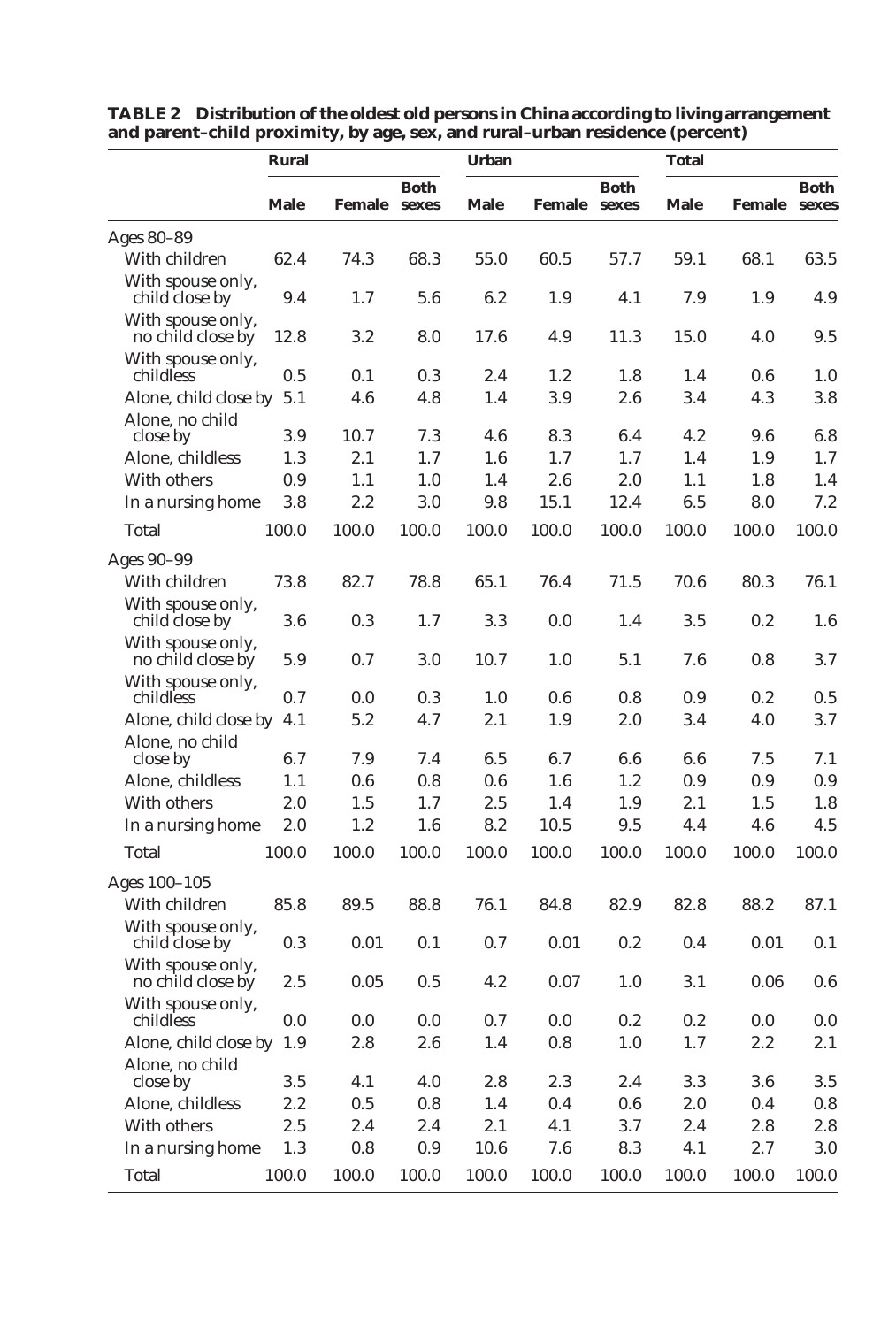or the children join their extremely old parent(s). Such movements may need to be encouraged for the well-being of the oldest old. Finally, the proportions of the oldest old who live with only a spouse or live alone and have no living children are very low: 2.7 percent at ages 80–89, 1.4 percent at 90–99, and 0.8 percent at 100–105. Although the proportions are very low, this population deserves special attention.

As shown in Table 2, a very small proportion of the Chinese oldest old without children and without a spouse present live with other relatives or nonrelatives. Facilities for subsidized institutional care of the elderly are limited in China. Childlessness and disability are the major causes and prerequisites for application for institutionalization of elderly persons. The percentage of the institutionalized elderly is, therefore, quite low, especially in rural areas.

Oldest old men and women are far more likely to live with their children in rural areas than in urban areas. The proportion of rural oldest old who live in households of three or more generations is about 55 percent, in contrast to 42–48 percent for the oldest old in urban areas. This confirms that the multigenerational family household is more prevalent in rural than in urban areas in contemporary China.

A revealing finding is that urban oldest old are far more likely to live with daughters than are their rural counterparts. Among the oldest old aged 80+ who live with children in urban areas, the percentages of those living with a daughter are 27 for males and 29 for females, while the corresponding rural percentages are 12 for males and 10 for females (these data are not included in Table 2 owing to space limitations). Most of the oldest old live with adult sons; yet, a considerable portion live with adult daughters. The striking rural–urban differentials in the proportion living with daughters demonstrate that the traditional idea of relying on sons for old-age care is much less prevalent in urban areas than in rural areas. We have no nationwide statistics to analyze the changes in proportions living with adult sons versus adult daughters among the Chinese elderly over time.12 But we believe, on the basis of our field observations, that the traditional idea of residing with an adult son for old-age care is changing with modernization, and living with an adult daughter and her husband in urban areas tends to be increasingly acceptable. The tradition of the son's continuing the family line becomes less important in the cities; moreover, daughters may be likely to provide better care to old parents than daughters-in-law. It seems plausible to assume that traditional son preference in China may change if urbanization is accompanied by appropriate social programs that promote equality between sons and daughters.

More oldest old men and women reside with only a spouse in urban areas than in rural areas. The proportions of the oldest old who live alone are, however, higher in rural areas than in urban areas. It has been suggested that the urban elderly are more likely to prefer privacy and indepen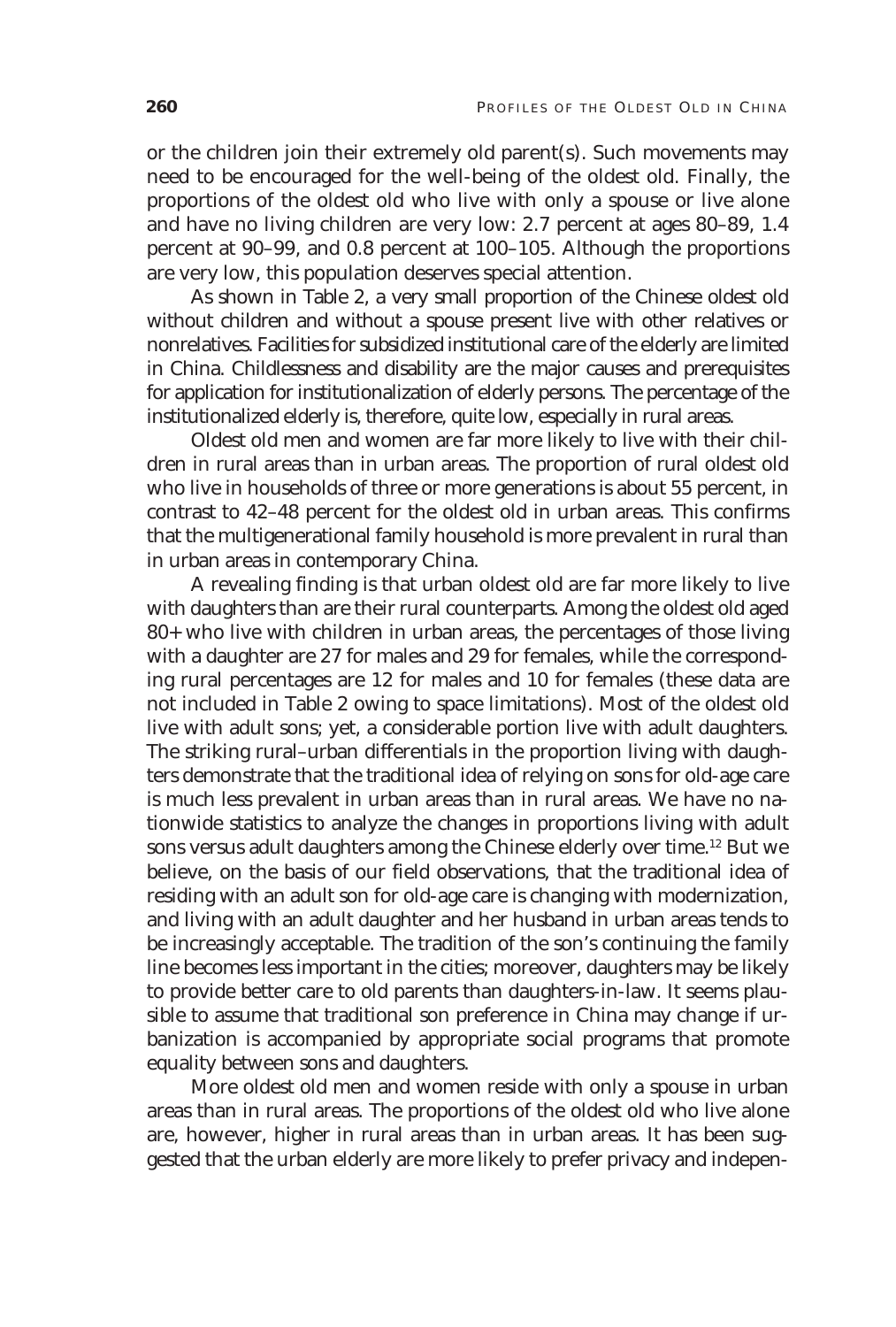dent living arrangements, and thus are more likely to live alone than their rural counterparts. But the Chinese survey data do not support this assumption. Perhaps such other factors as higher widowhood rates, lower remarriage rates, and fewer long-term-care facilities in rural areas offset the effects of rural–urban attitude differences. Another possible explanation is that some oldest old in rural areas rotate their living arrangement with their children (e.g., rotate to eat with two or more children living close by), but reported themselves as living alone.<sup>13</sup>

The proportions of the oldest old living in nursing homes were several times higher in urban areas than in rural areas. This is not surprising, because far fewer institutional facilities for the elderly are available in the rural areas.

## Socioeconomic status

#### **Education**

Table 3 shows that 78 percent of female oldest old aged 80–89, 87 percent aged 90–99, and 94 percent aged 100–105 had no schooling at all, in con-

|                            | <b>Rural</b> |               |                      | <b>Urban</b> |               |                      |             | <b>Total</b>  |                      |  |  |
|----------------------------|--------------|---------------|----------------------|--------------|---------------|----------------------|-------------|---------------|----------------------|--|--|
|                            | <b>Male</b>  | <b>Female</b> | <b>Both</b><br>sexes | <b>Male</b>  | <b>Female</b> | <b>Both</b><br>sexes | <b>Male</b> | <b>Female</b> | <b>Both</b><br>sexes |  |  |
| Ages 80-89                 |              |               |                      |              |               |                      |             |               |                      |  |  |
| No schooling               | 39.2         | 86.4          | 62.5                 | 19.1         | 68.3          | 43.5                 | 30.2        | 78.2          | 53.9                 |  |  |
| $1-2$ years schooling 15.7 |              | 5.8           | 10.8                 | 12.6         | 8.5           | 10.6                 | 14.3        | 7.0           | 10.7                 |  |  |
| 3-6 years schooling 34.3   |              | 5.5           | 20.1                 | 34.8         | 11.2          | 23.1                 | 34.5        | 8.1           | 21.5                 |  |  |
| 7+ years schooling 10.8    |              | 2.2           | 6.6                  | 33.5         | 12.0          | 22.9                 | 21.0        | 6.6           | 13.9                 |  |  |
| Total                      | 100.0        | 100.0         | 100.0                | 100.0        | 100.0         | 100.0                | 100.0       | 100.0         | 100.0                |  |  |
| Ages 90-99                 |              |               |                      |              |               |                      |             |               |                      |  |  |
| No schooling               | 44.5         | 91.8          | 71.2                 | 27.0         | 79.4          | 56.7                 | 38.1        | 87.3          | 65.9                 |  |  |
| $1-2$ years schooling 18.4 |              | 4.5           | 10.6                 | 14.1         | 7.1           | 10.2                 | 16.9        | 5.5           | 10.4                 |  |  |
| 3-6 years schooling 28.2   |              | 2.8           | 13.8                 | 33.3         | 9.4           | 19.7                 | 30.1        | 5.2           | 16.0                 |  |  |
| 7+ years schooling         | 8.9          | 0.8           | 4.3                  | 25.6         | 4.1           | 13.4                 | 15.0        | $2.0\,$       | 7.7                  |  |  |
| Total                      | 100.0        | 100.0         | 100.0                | 100.0        | 100.0         | 100.0                | 100.0       | 100.0         | 100.0                |  |  |
| Ages 100-105               |              |               |                      |              |               |                      |             |               |                      |  |  |
| No schooling               | 51.1         | 96.3          | 87.5                 | 44.1         | 86.0          | 76.4                 | 48.9        | 93.5          | 84.4                 |  |  |
| 1-2 years schooling 18.0   |              | 1.8           | 5.0                  | 16.8         | 3.7           | 6.7                  | 17.6        | 2.3           | 5.5                  |  |  |
| 3-6 years schooling 25.9   |              | 1.5           | 6.3                  | 19.6         | 7.4           | 10.2                 | 23.9        | 3.1           | 7.4                  |  |  |
| 7+ years schooling         | 5.0          | 0.3           | 1.2                  | 19.6         | 2.9           | 6.7                  | 9.6         | 1.0           | 2.8                  |  |  |
| Total                      | 100.0        | 100.0         | 100.0                | 100.0        | 100.0         | 100.0                | 100.0       | 100.0         | 100.0                |  |  |

**TABLE 3 Distribution of the oldest old persons in China according to years of schooling, by age, sex, and rural–urban residence (percent)**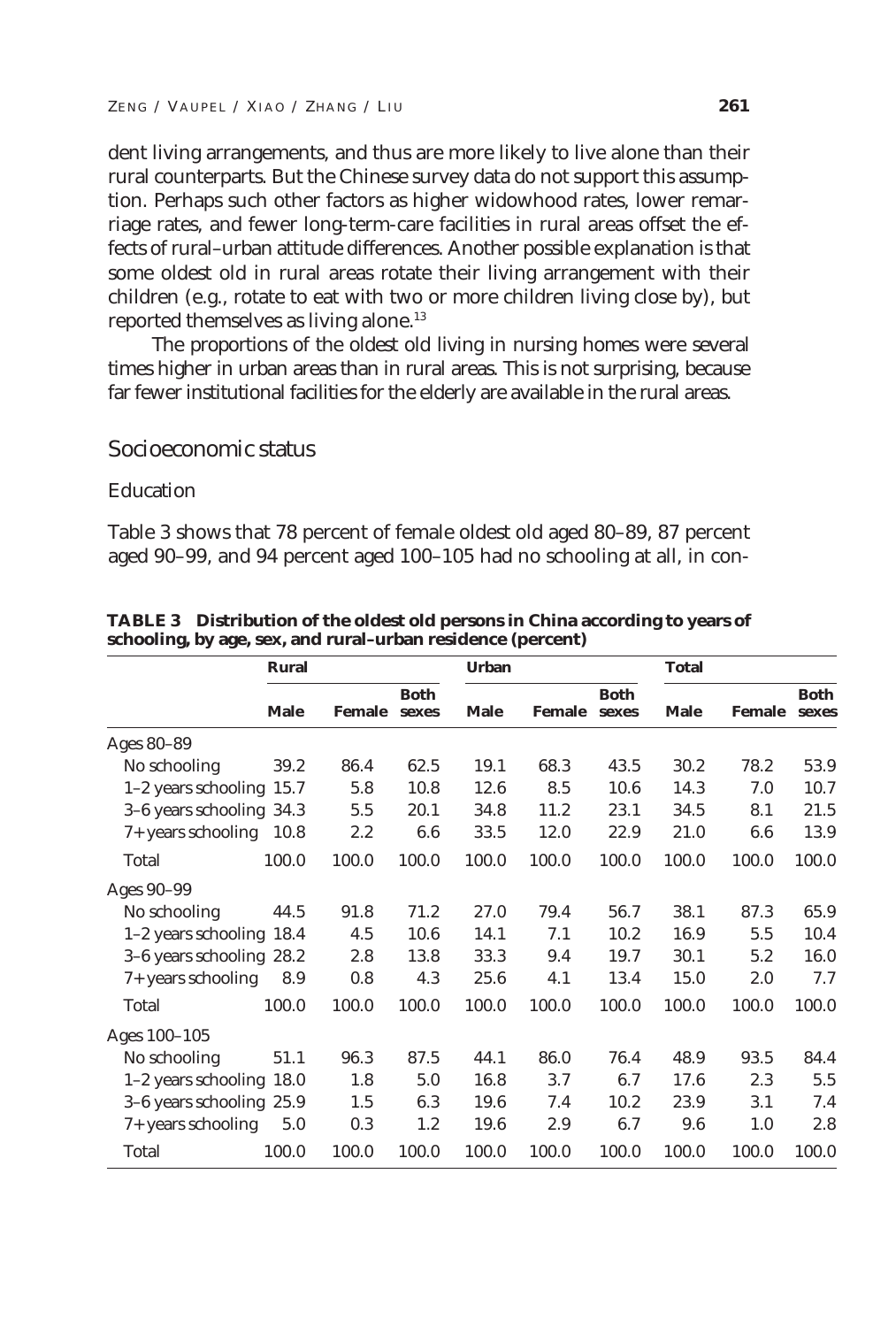trast to 30, 38, and 49 percent for their male counterparts. The proportions of oldest old females who had 0–2 years of schooling range from 85 to 96 percent, and the corresponding range for the male oldest old is 45 to 67 percent. Table 3 also indicates that the rural oldest old had a substantially lower level of education than their urban counterparts; these rural– urban differences are highly significant. Clearly, most Chinese oldest old had very little or no education, especially those in rural areas. A large majority of the female oldest old had no education, and the differences by sex are very wide.

## Main source of financial support

Among the urban male oldest old 70 percent aged 80–89, 58 percent aged 90–99, and 34 percent aged 100–105 rely on pensions as their main financial resource. In contrast, only 26 percent of females aged 80–89, 10 percent aged 90–99, and 4 percent aged 100–105 had pensions as their main source of financial support (see Table 4). A very low proportion (0.6–

|              | Rural       |               |                      | <b>Urban</b> |               |                      | <b>Total</b> |               |                      |  |
|--------------|-------------|---------------|----------------------|--------------|---------------|----------------------|--------------|---------------|----------------------|--|
|              | <b>Male</b> | <b>Female</b> | <b>Both</b><br>sexes | <b>Male</b>  | <b>Female</b> | <b>Both</b><br>sexes | <b>Male</b>  | <b>Female</b> | <b>Both</b><br>sexes |  |
| Ages 80-89   |             |               |                      |              |               |                      |              |               |                      |  |
| Pension      | 15.3        | 4.2           | 9.8                  | 70.4         | 25.9          | 48.4                 | 40.1         | 14.0          | 27.2                 |  |
| Spouse       | 1.2         | 2.0           | 1.6                  | 0.5          | 6.4           | 3.4                  | 0.9          | 4.0           | 2.4                  |  |
| Children     | 71.2        | 84.3          | 77.7                 | 18.7         | 52.4          | 35.4                 | 47.6         | 69.9          | 58.6                 |  |
| Other        | 12.3        | 9.5           | 10.9                 | 10.3         | 15.3          | 12.8                 | 11.4         | 12.1          | 11.7                 |  |
| Total        | 100.0       | 100.0         | 100.0                | 100.0        | 100.0         | 100.0                | 100.0        | 100.0         | 100.0                |  |
| Ages 90-99   |             |               |                      |              |               |                      |              |               |                      |  |
| Pension      | 8.9         | 1.4           | 4.6                  | 57.8         | 9.9           | 30.4                 | 26.8         | 4.5           | 14.2                 |  |
| Spouse       | 1.0         | 1.1           | 1.0                  | 0.2          | 1.1           | 0.7                  | 0.7          | 1.1           | 0.9                  |  |
| Children     | 81.4        | 91.2          | 86.9                 | 33.5         | 75.9          | 57.7                 | 63.9         | 85.5          | 76.1                 |  |
| Other        | 8.7         | 6.3           | 7.4                  | 8.5          | 13.1          | 11.2                 | 8.7          | 8.8           | 8.8                  |  |
| Total        | 100.0       | 100.0         | 100.0                | 100.0        | 100.0         | 100.0                | 100.0        | 100.0         | 100.0                |  |
| Ages 100-105 |             |               |                      |              |               |                      |              |               |                      |  |
| Pension      | 3.8         | 0.6           | 1.2                  | 34.3         | 3.9           | 10.7                 | 13.2         | 1.5           | 3.9                  |  |
| Spouse       | 0.3         | 0.8           | 0.7                  | 0.0          | 0.2           | 0.2                  | 0.2          | 0.7           | 0.6                  |  |
| Children     | 84.7        | 89.4          | 88.5                 | 52.4         | 84.8          | 77.5                 | 74.7         | 88.2          | 85.4                 |  |
| Other        | 11.3        | 9.1           | 9.5                  | 13.3         | 11.2          | 11.7                 | 11.9         | 9.7           | 10.1                 |  |
| Total        | 100.0       | 100.0         | 100.0                | 100.0        | 100.0         | 100.0                | 100.0        | 100.0         | 100.0                |  |

**TABLE 4 Distribution of the oldest old persons in China according to main source of financial support, by age, sex, and rural–urban residence (percent)**

NOTE: "Other" includes support from other relatives, nonrelated persons, social welfare, and the like.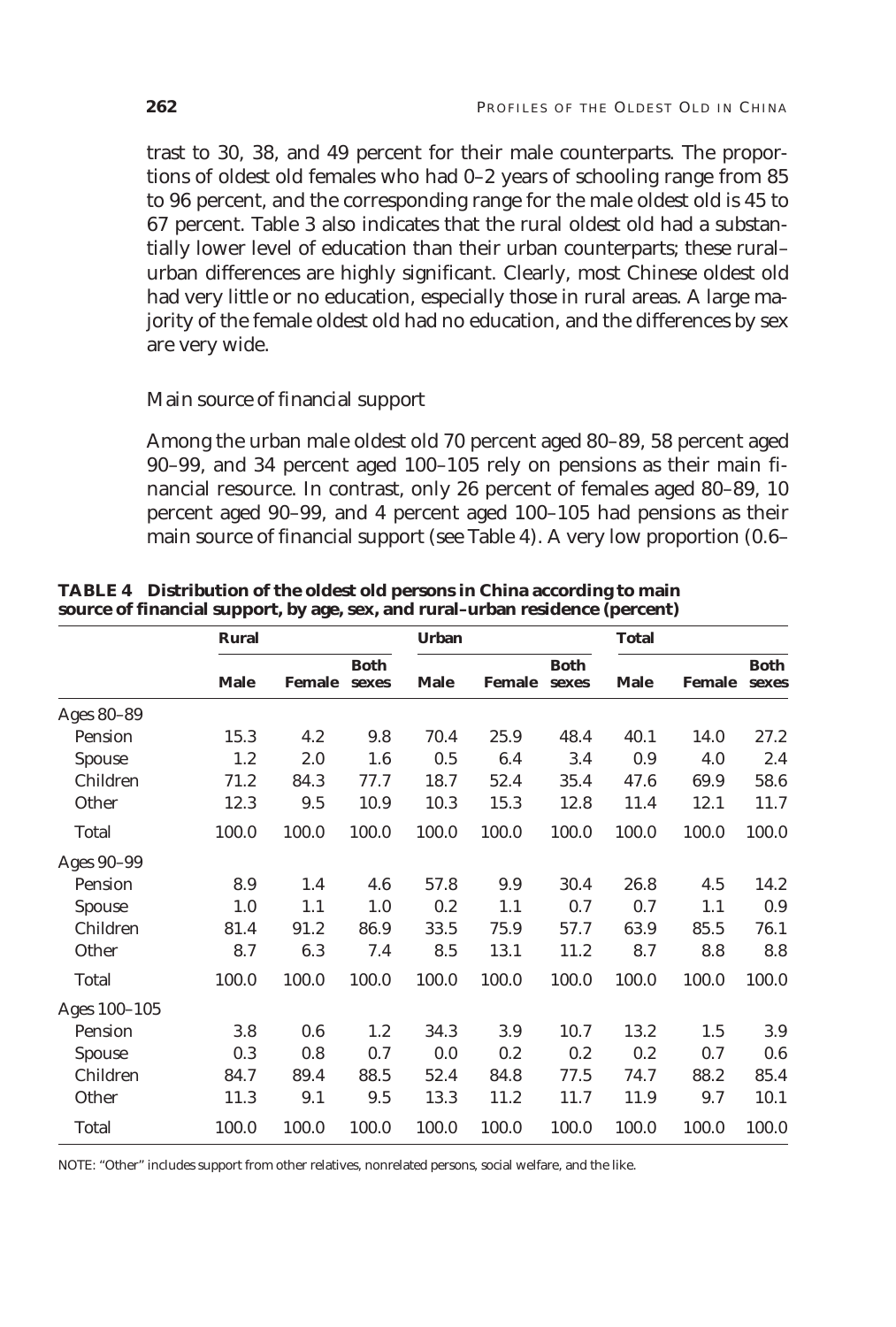4.2 percent) of the rural female oldest old had pensions, and the pension rate was also very low among rural male oldest old.<sup>14</sup> The majority of Chinese oldest old (except urban males aged 80–89 and 90–99) rely mainly on their children for financial support. The differences by sex and rural– urban residence in main source of financial support are striking. The female oldest old in both rural and urban areas are much more disadvantaged in terms of pension support than their male counterparts. Nevertheless,

|                        | <b>Rural</b> |        |                      | <b>Urban</b> |              |             | <b>Total</b> |               |                      |
|------------------------|--------------|--------|----------------------|--------------|--------------|-------------|--------------|---------------|----------------------|
|                        | <b>Male</b>  | Female | <b>Both</b><br>sexes | <b>Male</b>  | Female sexes | <b>Both</b> | <b>Male</b>  | <b>Female</b> | <b>Both</b><br>sexes |
| Ages 80-89             |              |        |                      |              |              |             |              |               |                      |
| Spouse                 | 28.5         | 7.2    | 17.9                 | 39.6         | 9.3          | 24.5        | 33.5         | 8.1           | 20.9                 |
| Children               | 63.7         | 84.2   | 73.8                 | 43.9         | 68.3         | 56.1        | 54.9         | 77.1          | 65.9                 |
| Other family<br>member | 2.4          | 2.2    | 2.3                  | 1.3          | 2.4          | 1.9         | 1.9          | 2.3           | 2.1                  |
| Friends                | 0.2          | 0.8    | 0.5                  | 0.8          | 0.8          | 0.8         | 0.4          | 0.8           | 0.6                  |
| Social service         | 3.9          | 2.6    | 3.3                  | 9.4          | 15.1         | 12.2        | 6.4          | 8.2           | 7.3                  |
| Live-in caregiver      | 0.2          | 0.5    | 0.4                  | 2.3          | 1.8          | 2.0         | 1.1          | 1.0           | 1.1                  |
| No one                 | 1.0          | 2.4    | 1.7                  | 2.7          | 2.3          | 2.5         | 1.8          | 2.4           | 2.1                  |
| Total                  | 100.0        | 100.0  | 100.0                | 100.0        | 100.0        | 100.0       | 100.0        | 100.0         | 100.0                |
| Ages 90-99             |              |        |                      |              |              |             |              |               |                      |
| Spouse                 | 10.6         | 0.8    | 5.1                  | 18.7         | 0.6          | 8.4         | 13.6         | 0.8           | 6.3                  |
| Children               | 81.7         | 93.9   | 88.6                 | 67.0         | 82.9         | 76.1        | 76.4         | 89.7          | 84.0                 |
| Other family<br>member | 3.4          | 2.2    | 2.7                  | 1.7          | 1.9          | 1.8         | 2.8          | 2.0           | 2.4                  |
| Friends                | 0.0          | 0.5    | 0.3                  | 0.6          | 0.9          | 0.8         | 0.2          | 0.6           | 0.5                  |
| Social service         | 3.0          | 2.1    | 2.5                  | 8.6          | 11.0         | 10.0        | 5.0          | 5.4           | 5.2                  |
| Live-in caregiver      | 0.4          | 0.0    | 0.2                  | 3.4          | 1.9          | 2.5         | 1.5          | 0.8           | 1.1                  |
| No one                 | 1.0          | 0.5    | 0.7                  | 0.0          | 0.8          | 0.4         | 0.6          | 0.6           | 0.6                  |
| Total                  | 100.0        | 100.0  | 100.0                | 100.0        | 100.0        | 100.0       | 100.0        | 100.0         | 100.0                |
| Ages 100-105           |              |        |                      |              |              |             |              |               |                      |
| <b>Spouse</b>          | 2.8          | 0.5    | 0.9                  | 11.2         | 0.0          | 2.5         | 5.4          | 0.3           | 1.4                  |
| Children               | 89.7         | 93.5   | 92.8                 | 72.7         | 86.1         | 83.1        | 84.4         | 91.5          | 90.1                 |
| Other family<br>member | 3.4          | 2.6    | 2.8                  | 2.1          | 2.7          | 2.5         | 3.0          | 2.6           | 2.7                  |
| Friends                | 0.9          | 0.5    | 0.6                  | 0.7          | 0.8          | 0.8         | 0.9          | 0.6           | 0.6                  |
| Social service         | 1.3          | 1.8    | 1.7                  | 9.8          | 6.7          | 7.4         | 3.9          | 3.2           | 3.3                  |
| Live-in caregiver      | 1.3          | 0.8    | 0.9                  | 3.5          | 3.5          | 3.5         | 1.9          | 1.5           | 1.6                  |
| No one                 | 0.6          | 0.4    | 0.4                  | 0.0          | 0.2          | 0.2         | 0.4          | 0.3           | 0.4                  |
| Total                  | 100.0        | 100.0  | 100.0                | 100.0        | 100.0        | 100.0       | 100.0        | 100.0         | 100.0                |

**TABLE 5 Distribution of the oldest old persons in China according to main source of care during illness, by age, sex, and rural–urban residence (percent)**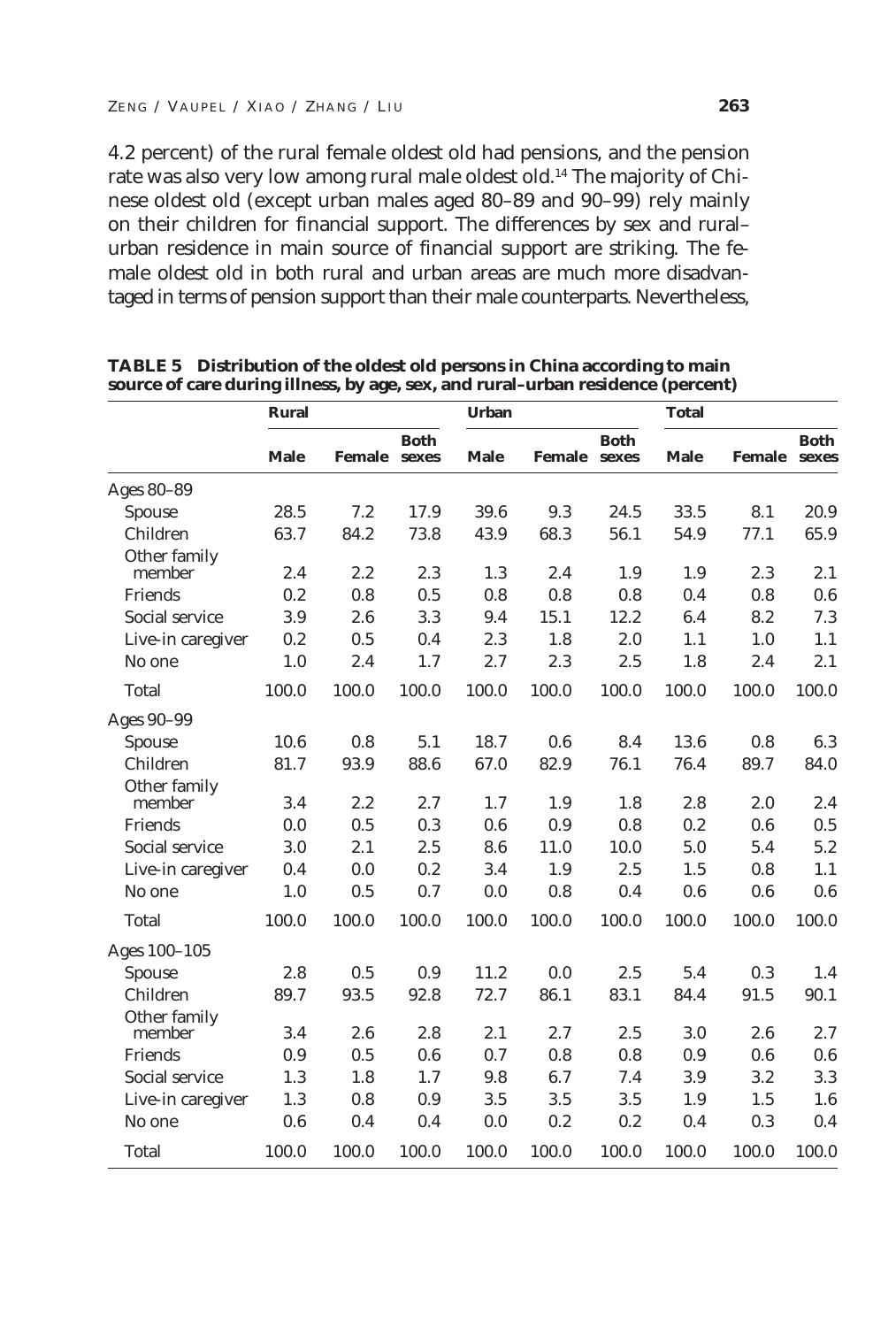both rural oldest old males and rural oldest old females had little pension support. It is evident that Chinese society needs to pay serious attention to the sweeping sex and rural–urban disparities in pension support for oldest old persons.

#### Main caregivers

Table 5 shows the main caregivers for the oldest old when they are sick. About 90 percent of the male oldest old aged 80–105 reported that their main caregiver during illness was a family member (a child, spouse, or other family member). The corresponding figures for female oldest old range from 88 to 94 percent. Clearly, the family is not only the main source of financial support, but also the main caregiver in Chinese society. The percent of female oldest old whose main caregiver during illness is a child is much higher than the percent of the male oldest old, because the latter are more likely to be able to rely on a spouse: a much smaller proportion of male than female oldest old are widowed.

About 10 percent of the urban oldest old reported that their main caregiver was a social service agency; the percentage is considerably lower among the rural oldest old. About 2–3 percent of the urban oldest old have a live-in caregiver; this arrangement accounts for less than 1 percent in rural areas.

# Proxy of health status

Measurement of activities of daily living (ADL) is an indicator of an individual's functional capacity, a reasonable proxy of health status, and a key element in attempts to measure quality of life (e.g., Katz et al. 1983; Spitzer 1987; Wiener et al. 1990; Gillen et al. 1996; Muldoon et al. 1998). ADL is closely related to caregiving needs (e.g., Branch et al. 1988; Fredman, Droge, and Rabin 1992; Slivinske, Fitch, and Wingerson 1998), and it has implications for public policy concerning the health care use of older adults (Wolinsky et al. 1996).

Numerous studies have shown that self-rated health among elderly adults is a valid measure of the respondent's objective health status (e.g., Ferraro 1980; Fillenbaum 1979) and a strong independent predictor of healthy longevity, even after the major factors for mortality and disability are statistically controlled (e.g., Liang 1986; Manton 1988; Idler and Kasl 1991; Jagger, Spiers, and Clarke 1993; Lee 2000). Medical records and clinical diagnoses of diseases for Chinese oldest old—especially for the rural majority of the population—are grossly inadequate. We therefore treat ADL status and self-rated health as two major proxy indicators of the health status of the oldest old in China.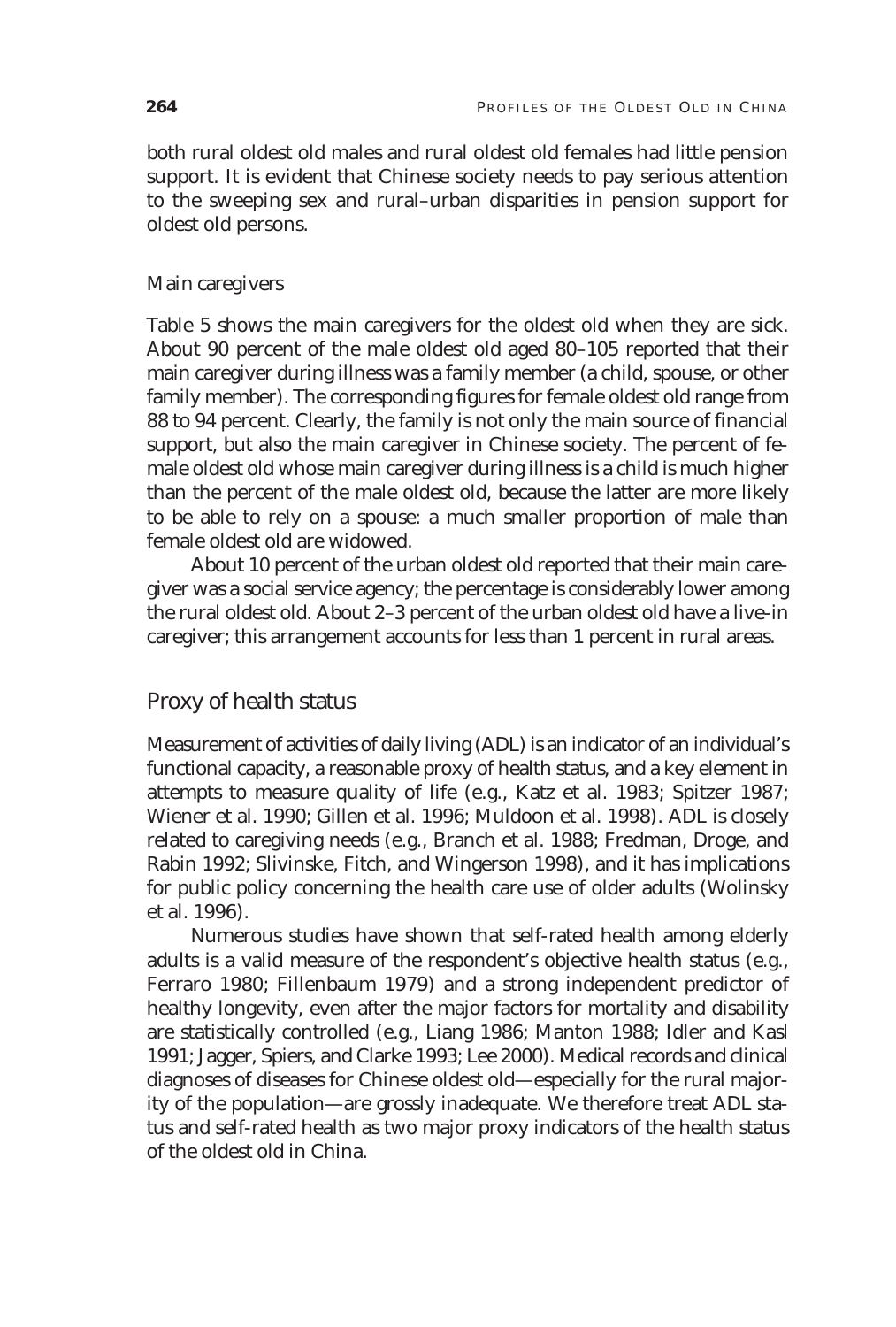#### Activities of daily living

The ADL functional statuses with respect to eating, dressing, getting in and out of a bed or chair, using the toilet, bathing, and continence are used to measure the elderly's degree of independence in daily living.<sup>15</sup> In this study, if none of the six ADL activities is impaired, the individual is classified as "active"; if one or two activities are impaired, he or she is classified as "mildly disabled"; "severely disabled" refers to elderly who have three or more activities impaired.

In the ADL status depicted in Figure 1, three patterns are clear. First, the functional capacities in daily living decline rapidly from age 80 to age 105, especially after age 85. Our unique data set with a large sample size at extremely old ages quantitatively confirms that the individual aging process quickens and is accompanied by a substantial loss of functional capacity at advanced ages. Our data also demonstrate that the oldest old have a great need for help in daily living. Second, the ADL status of female oldest old is worse than that of their male counterparts at all advanced ages. The sex differentials are substantial in both rural and urban areas. Third, the rural oldest old, both males and females, have significantly better ADL scores at all advanced ages than their urban counterparts.

The data on proportions of mild and severe disability (not shown separately in Figure 1) also revealed the three patterns summarized above. Approximately 12 percent of oldest old males aged 80–89 living in rural areas and 19 percent of their urban counterparts are in mildly disabled and severely disabled statuses combined. The proportions of mildly disabled or severely disabled women aged 80–89 are 16 percent in rural areas and 22

**FIGURE 1 Percent of Chinese oldest old classified as active according to ADL measures (no impairment in any of the six functional statuses), by age, sex, and rural–urban residence**

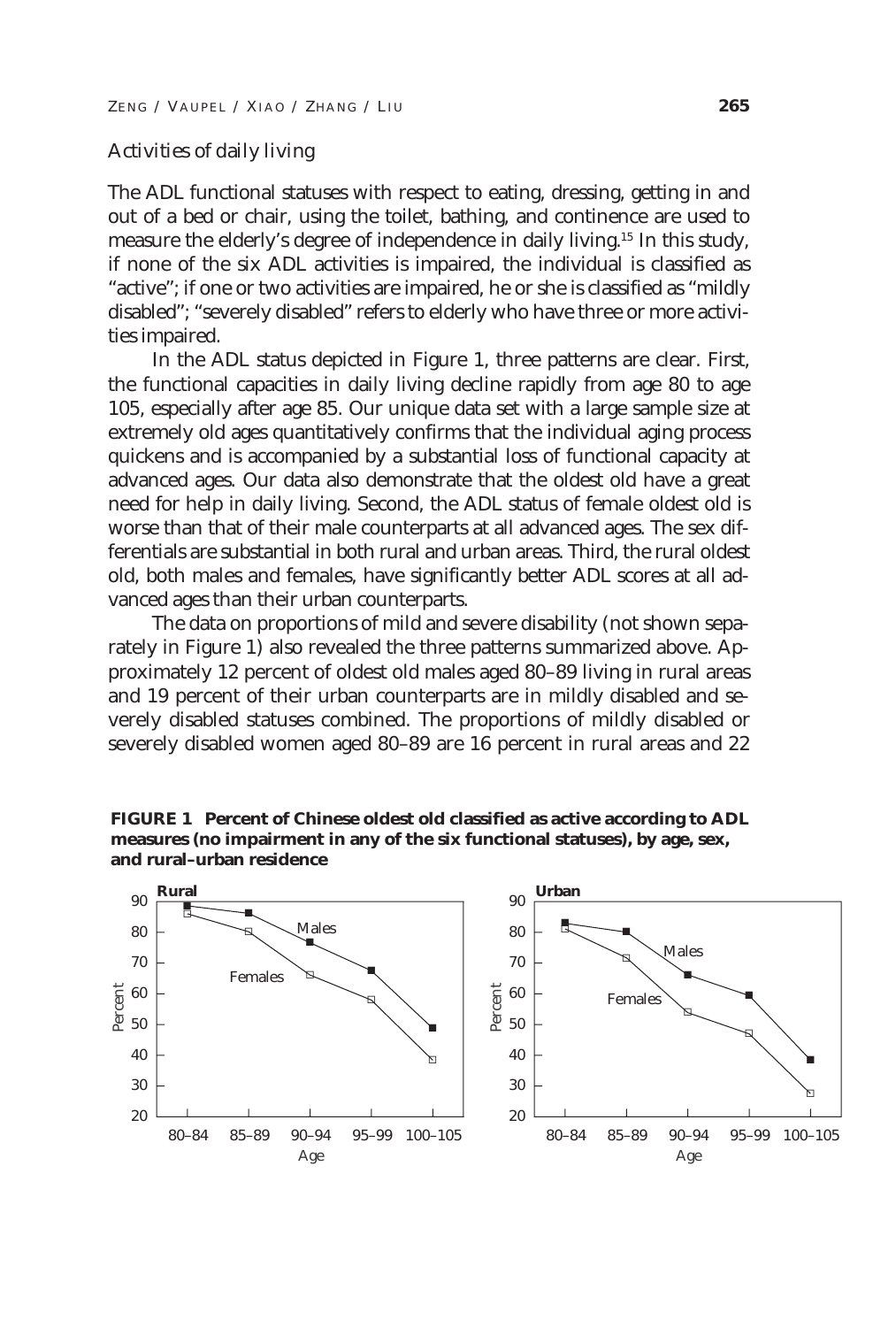percent in urban areas. A higher proportion in disability status, but similar patterns of rural–urban and sex differentials, are found for nonagenarians and centenarians.

Why are the oldest old in rural China more likely to be active in daily living than their urban counterparts? There are four possible explanations. First, poorer facilities may force the rural oldest old to perform daily activities by themselves; this frequent exercise may enable them to maintain their capacities for daily living longer than their urban counterparts can. This explanation may also help us to understand why the elderly in Indonesia, Malaysia, the Philippines, Singapore, and Thailand were found to be more active than the elderly in developed countries (Chen and Jones 1989; Lamb 1999: 3). A pilot study of our ongoing healthy longevity project found that the ADL functional capacity of centenarians in Beijing, Hangzhou, and Chendu was significantly greater than that of centenarians in Denmark (Wang 2001). Second, a large majority of the population in China's urban areas live in apartment buildings without elevators. It may be difficult for the oldest old who do not live on the ground floor to leave their apartments. This may reduce the amount of physical activity in which the urban oldest old engage, and thus limit their capacity for performing activities of daily living. On the other hand, almost all of the oldest old in rural areas of China live in houses with only one level. The rural oldest old are likely to continue to garden, to grow vegetables, or even to perform light labor in the fields, activities that may help them maintain their capacity for daily living. The third explanation is related to the physical environment, which is probably healthier in rural areas. Urban industrial pollution may lessen the capacity of the oldest old to manage the tasks of daily living; and the urban elderly are perhaps more likely to be sensitive to the physical environment. Fourth, the harder life and higher mortality at younger ages in rural areas may have resulted in a population of oldest old who are more selected for healthiness than their counterparts in cities and towns. As Chen and Jones (1989: 73) noted, in high-mortality populations the aged are those who have survived the high risks of infancy and childhood and the pervasive sicknesses of middle age. Selection, however, is not likely to be the major factor behind the higher ADL index of rural oldest old as compared to that of urban oldest old. Our 1998 baseline survey data show that physical performance, cognitive function, self-reported health, and life satisfaction of the rural oldest old do not differ significantly from (and may even be somewhat worse than) those of the urban oldest old, when sex, age, and education are controlled. Adaptation is perhaps the major factor in explaining the rural–urban differentials in ADL independence among the Chinese oldest old.

Why is the proportion of oldest old men in active status higher than that of oldest old women? Oldest old men are more likely to perform out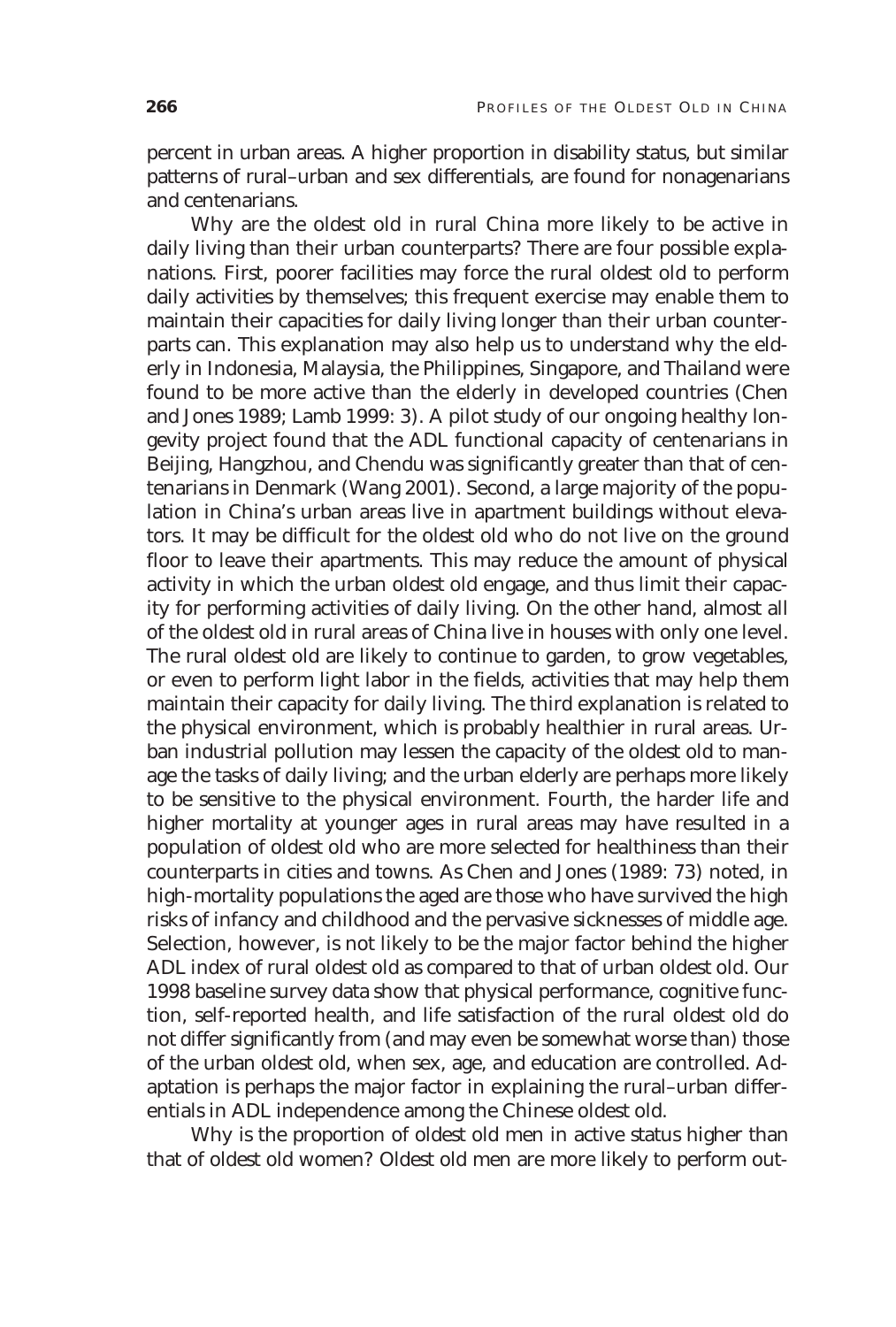door physical activities including gardening, farming, and fishing, while oldest old women are more likely to stay in the house. This gives men a better chance of maintaining their capacity for daily living. The higher socioeconomic status measured in terms of education, income, and pension and health support among Chinese oldest old males is another factor explaining the sex differentials in disability. Similar sex differentials in active status have been found in other studies as well. For example, on the basis of the data sets of the US Long Term Care Surveys (1982–94), Manton and Land (2000) found that, although women had a longer total life expectancy at age 80, men's active life expectancy at this age was 0.54 years longer. By age 85, males have a year more of active life expectancy than females. This male advantage continued to the highest age shown in the life tables.

#### Self-rated health

The question "How do you rate your health at present?" was addressed to each interviewee, and no proxy answers were allowed. Among males 62 percent of those aged 80–89, 59 percent of those aged 90–99, and 54 percent of those aged 100–105 (rural and urban combined) reported "good health." The corresponding percentages were 58, 50, and 43 for the female oldest old. Differences by sex among those self-reporting good health are statistically significant in rural areas; the rural female oldest old are clearly disadvantaged. In urban areas, almost the same proportion (60 percent) of male and female octogenarians self-reported good health, but the proportions self-reporting good health among male nonagenarians and male centenarians are higher than those of their female counterparts by 7.0 and 4.8 percentage points (see Figure 2). The male oldest old in China not only do better in activities of daily living, but also



**FIGURE 2 Percent of Chinese oldest old self-reporting good health, by age, sex, and rural–urban residence**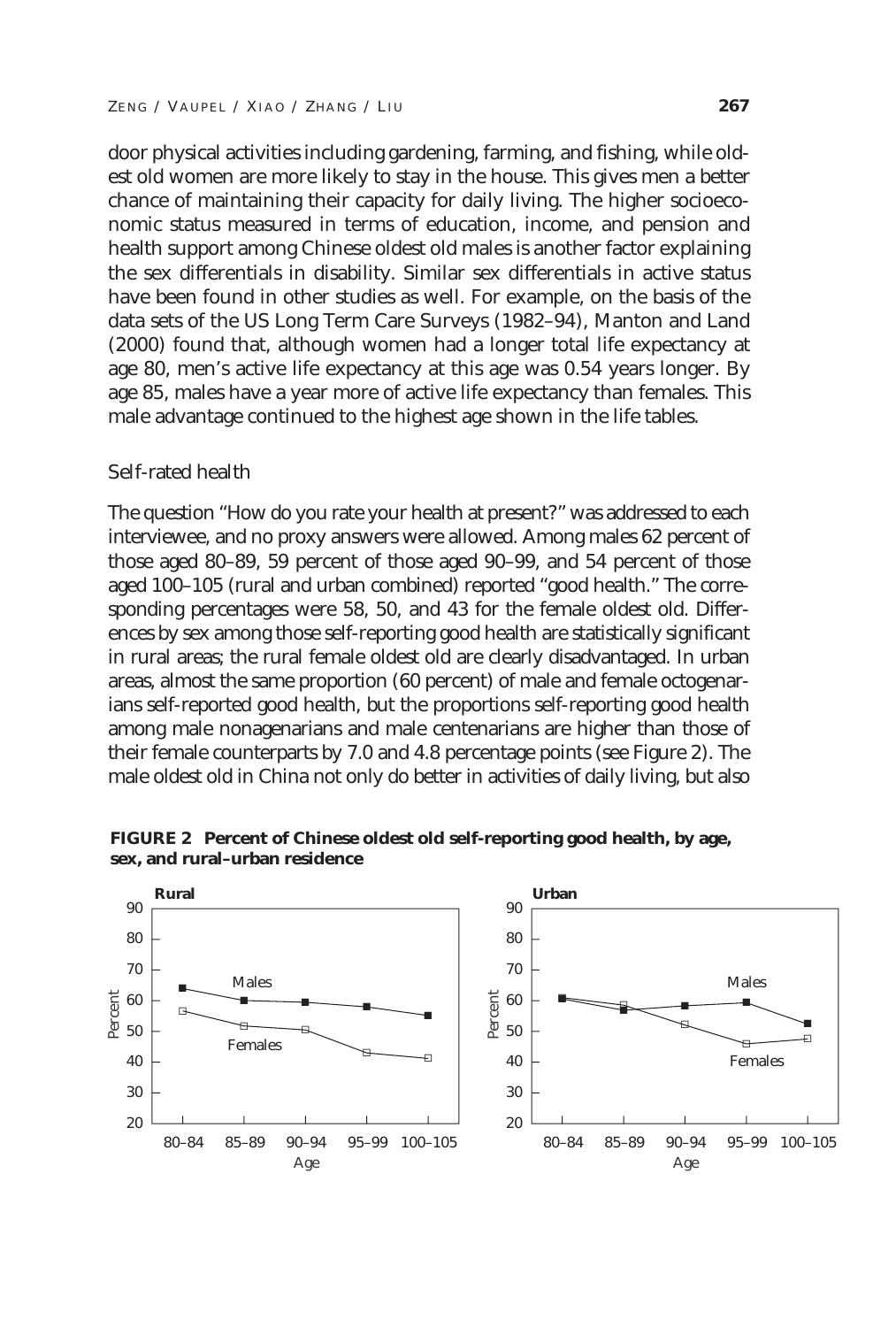are more likely to report good health. The female disadvantage is clearly demonstrated in self-rated health.

The rural–urban differences in self-reported health are not statistically significant, except in the case of female centenarians. In contrast to the sharp decline in measures of ADL, the proportion of oldest old who reported good health declines slightly or moderately with increased age, especially among males, in both rural and urban areas. Analysis by Zeng and Vaupel (2002) based on the same data set has shown that the proportion reporting satisfaction with current life remains almost unchanged from ages 80–84 to 90– 94 and then declines slightly thereafter. Our findings are consistent with other studies showing that the elderly tend to rate their health and life satisfaction positively (e.g., Ferraro 1980; Fillenbaum 1979; Myles 1978). Ferraro (1980) also found that the oldest old among those aged 75 years and older expressed an especially positive view of their own health. As discussed earlier, the uniqueness of our study is its large sample size for centenarians, nonagenarians, and octogenarians in a developing country; it confirms that exceptionally long-lived people are likely to consider their health to be good and view their life as satisfactory, relatively independently of their capacities to perform daily activities. These findings suggest that a positive view of one's health and current life is associated with longevity.

# Concluding remarks

Based on the unique data set collected in the 1998 healthy longevity baseline survey, this study provides a demographic, socioeconomic, and health portrait of the oldest old in China, a subpopulation that is growing very quickly and is likely to need assistance from programs organized by government. As compared to their urban counterparts, the rural oldest old are disadvantaged in many respects: extremely limited pension support is available to them; they are far less educated; and they are more likely to be widowed and to rely on their children for support. Although fertility in China is higher in rural areas, aging problems will be more serious in rural China because of the continuing massive rural-to-urban migration in which young people predominate. The anticipated challenges of more serious aging problems in rural areas and the disadvantages of the rural oldest old in sociodemographic status, pension support, financial support, and health services deserve further careful studies for sound policy formulation.

The 1998 baseline survey data have shown that a large majority of the Chinese oldest old live with their children (including grandchildren). Given the Chinese cultural and socioeconomic context, the benefits of coresidence with children for the majority of the Chinese elderly include both financial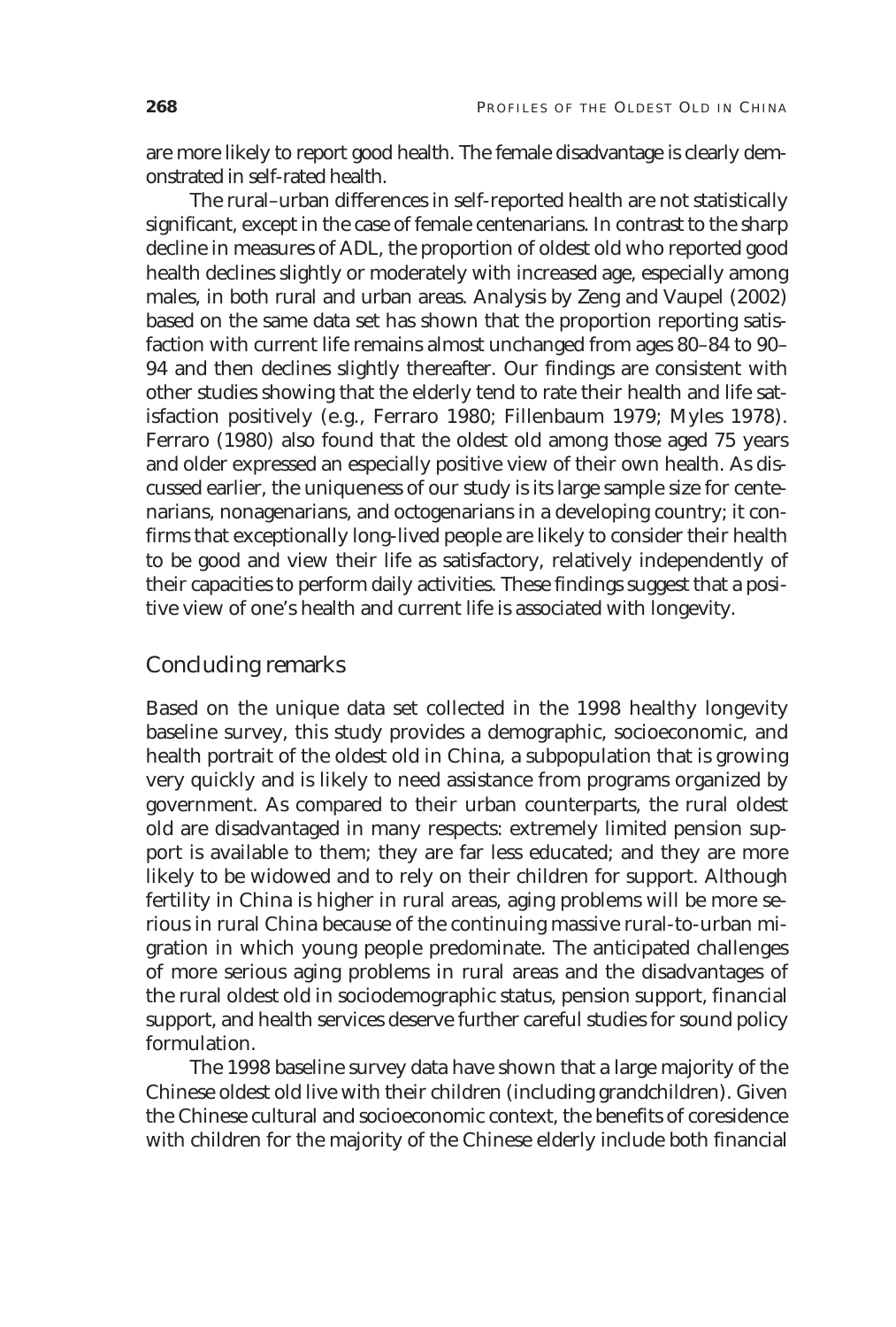and material support and psychological satisfactions (Lin 1995: 141). Filiality has been one of the cornerstones of Chinese society for thousands of years and is still highly valued. Filiality entails not only respect for older generations but also the responsibility of children to care for their elderly parents. Families have played and should continue to play crucial roles in providing psychological and material support and in bearing the costs of caring for the elderly. At the same time, Chinese society needs to make the development of old-age insurance, social security, and various service programs for the elderly a priority in both rural and urban areas. Family support from offspring will shrink as a result of rapid fertility reduction and the increased mobility of children.

Our data demonstrate that, on average, the female oldest old in China are seriously disadvantaged in every respect save sheer survival itself. Oldest old women are much more likely to be widowed; they are economically more dependent and are less likely to use long-term-care facilities; and they are less educated and more likely to be disabled and in poor health status, as compared with their male counterparts. Other studies conducted in China (e.g., Yu et al. 1989; Woo et al. 1996; Wang et al. 2000) and elsewhere (e.g., Andersen-Ranberg et al. 1999; Pi, Olive, and Esteban 1994) have also demonstrated that elderly women are more likely than elderly men to be disabled. Any long-term-care service programs sponsored by China's government should take into account the disadvantaged status of elderly women, especially oldest old women. Careful attention should also be given to ensuring that any old-age insurance and service programs being developed or reformed benefit older women and men equally.

| Ages        | Rural       |        |                      | <b>Urban</b> |        |                      | <b>Total</b> |        |               |
|-------------|-------------|--------|----------------------|--------------|--------|----------------------|--------------|--------|---------------|
|             | <b>Male</b> | Female | <b>Both</b><br>sexes | Male         | Female | <b>Both</b><br>sexes | Male         | Female | Both<br>sexes |
| $80 - 84$   | 516         | 492    | 1.008                | 464          | 451    | 915                  | 980          | 943    | 1,923         |
| $85 - 89$   | 456         | 457    | 913                  | 332          | 328    | 660                  | 788          | 785    | 1,573         |
| $90 - 94$   | 461         | 542    | 1,003                | 298          | 323    | 621                  | 759          | 865    | 1,624         |
| $95 - 99$   | 374         | 539    | 913                  | 183          | 315    | 498                  | 557          | 854    | 1,411         |
| $100 - 105$ | 320         | 1.318  | 1,638                | 143          | 493    | 636                  | 463          | 1,811  | 2,274         |
| Total       | 2.127       | 3,348  | 5.475                | 1.420        | 1.910  | 3,330                | 3.547        | 5.258  | 8.805         |

**APPENDIX Distribution of the 1998 baseline healthy longevity survey by age, sex, and rural–urban residence**

NOTE: There were 156 interviewed centenarians aged 106 and above and 112 interviewed elderly aged 78–79 in the survey. These were not included in the analysis reported in this article. The total sample size of the 1998 baseline survey was 9,073.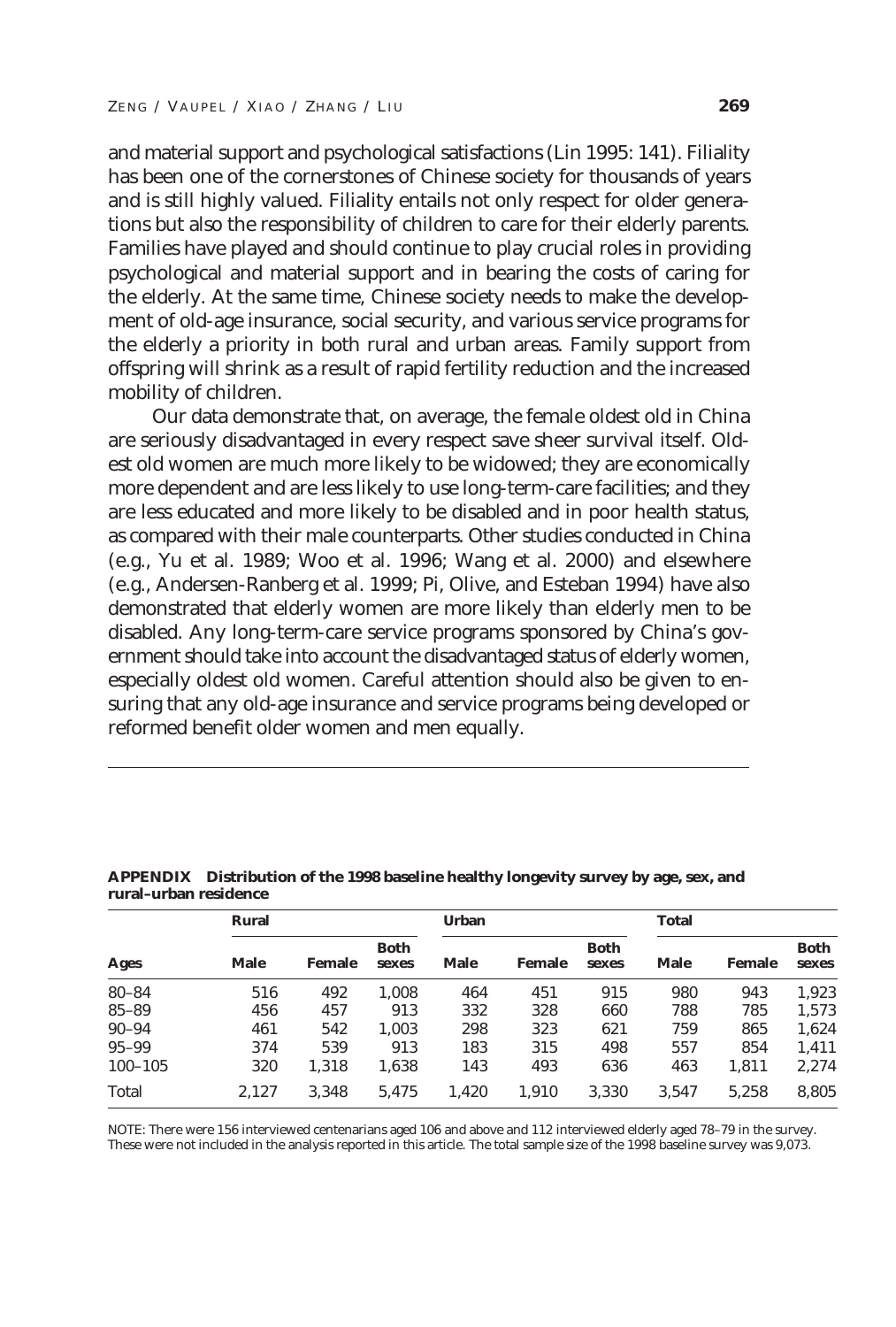## **Notes**

This article is based on data derived from the 1998 Chinese Healthy Longevity Baseline Survey, which was supported by NIA/NIH grant P01 AG 08761 awarded to Duke University and by the Chinese institutions matching resources to cover personnel costs and some local expenses. The Max Planck Institute for Demographic Research provided support for international training. We acknowledge the strong support provided by Peking University, the China National Research Center on Aging, and the Aging Committees Network. We are grateful to all interviewers and interviewees who participated in the survey. The first two authors' research reported in this article was supported by the NIA grant cited above. Correspondence concerning this article should be sent to: Zeng Yi, Center for Demographic Studies, Duke University, Campus Drive, Box 90408, Durham, NC 27708. Email: zengyi@duke.edu. We thank Wang Zhenglian, Gu Danan, and Ren Qiang for their research assistance.

1 This is calculated on the assumption that life expectancy in China (defined in the UN projections as including Taiwan but excluding Hong Kong and Macao) for both sexes combined will gradually increase from 70.5 years in 2000 to 79.0 at midcentury. This is a rather conservative assumption, given that life expectancy for both sexes combined in Japan in 2000 was already 81 years (United Nations 2001a).

2 Medium fertility assumes that the Chinese total fertility rate will gradually increase from about 1.8 births per woman in 2000 to 1.9 in 2050 (United Nations 2001a).

3 There are 31 provinces in total in China.

4 We obtained the lists of names and addresses of the centenarians through the Chinese local aging committees network and assigned a code number to each of them. For centenarians whose code number ended with 0, 1, 2, 3, …, 9, we tried to find a nearby octogenarian aged 80, 81, 82, 83, …, 89, and a nearby nonagenarian aged 90, 91, 92, 93, …, 99. The sex of the octogenarians and nonagenarians to be interviewed was randomly determined with a target of approximately equal numbers of males and females at each age from 80 to 99. If the enumerator could not find (through the urban neighborhood committee or village residents committee, which have household registration records) a subject with the predefined age and sex, an alternative subject of the same sex and in the same five-year age group (80–84, 85–89, 90–94, 95–99) was selected.

5 Coale and Kisker (1986) identified Austria, Belgium, Czechoslovakia, Denmark, England, Finland, France, Germany, Hungary, Ireland, Italy, Japan, Luxembourg, Netherlands, Norway, New Zealand, Scotland, Sweden, Switzerland, and Taiwan as countries or regions with good data.

6 Coale and Kisker (1986) identified Bolivia, Costa Rica, El Salvador, Guatemala, Honduras, Malaysia, Mexico, Panama, Peru, Philippines, Sri Lanka, and Thailand as countries with poor data.

7 According to the Han Chinese cultural tradition, the precise date of birth is significant in making a decision on such important life events as marriage matchmaking, date of marriage, and date to start building a house.

8 Single-year age-specific death rates are about 0.5 at ages 100 and older. Such extremely high mortality rates have dominated the shaping of the age distribution of centenarians, which means that the effects of differences in cohort sizes are minor. Therefore, the age distributions of centenarians in European and Japanese populations, which have high data quality, look very much alike.

9 Indexes of the quality of age reporting for these seven groups, based on the 1982 and 1990 census data, all indicate "very good" quality according to the standard set up by the United Nations (see Zeng et al. 2001: Table 1).

10 The number of people aged 106 and older is small, and age misreporting for even a small number of persons can seriously distort the data at these exceptionally old ages. Using a hypothetical numerical example, Wang et al. (1998) illustrated why the tenuous validity of age reporting at age 106 and older may not be inconsistent with our conclusion that age reporting for Han Chinese centenarians aged 100–105 appears to be of good quality.

11 The terms "statistically significant" and "statistically highly significant" used in this article refer to Pearson Chi-square statistical tests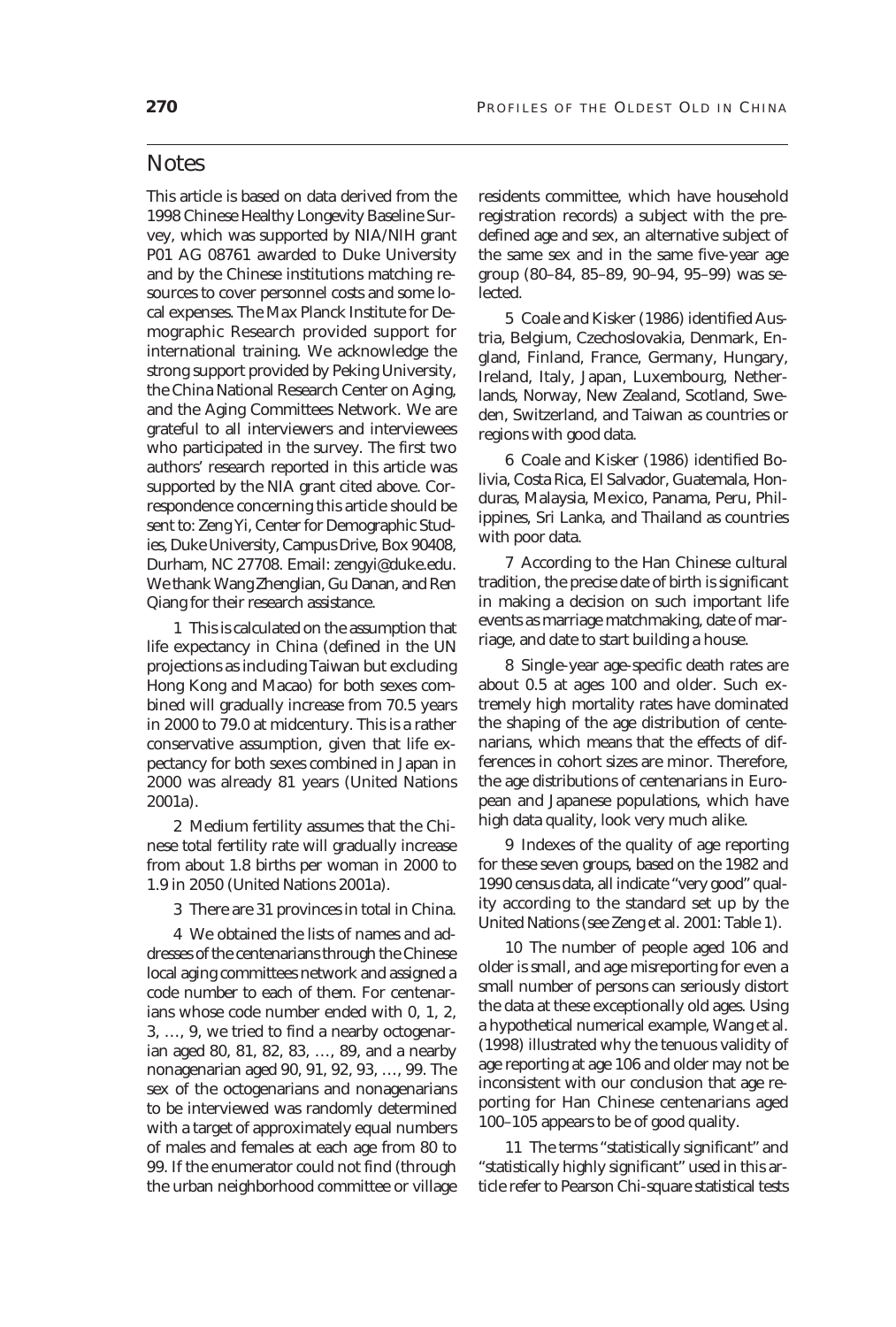for sex and rural–urban differentials at the 5 percent ( $p<0.05$ ) and 1 percent ( $p<0.01$ ) significance level.

12 In the Chinese 1990 and 1982 censuses, householders' children and children's spouse were coded in one category, "children," making it impossible to distinguish between married sons and married daughters who live with their parents.

13 We thank Peng Xizhe (personal communication) for proposing this "rotation" explanation based on his field observation in rural areas.

14 In China, a pension system was introduced in 1952 but it supports only employees of state-owned enterprises in urban areas; its coverage now includes about 140 million persons (Poston and Duan 2000: 721). Farmers in rural areas do not have a retirement pension, but continue to work until their health fails. In general (with extent depending on location), the "Five Guarantees" of food, clothing, shelter, medical care, and a funeral are provided by the local community/government for elderly persons who are childless and who lack other close relatives to rely on (ibid.).

15 Based on the international standard of Katz's ADL index (e.g., Katz et al. 1970) and adoption to the Chinese cultural/social context and carefully tested by pilot studies/interviews, six questions about ADL functional statuses (can do it, or can do it but needs assistance, or cannot do it) were addressed to the oldest old or a close family member if the elderly individual was not able to answer the questions. "Eating" refers to feeding oneself; "dressing" refers to getting clothes and getting dressed, including tying shoes; "transferring" refers to getting in and out of bed and in and out of a chair; "using the toilet" refers to going to the toilet and cleaning oneself afterward; "bathing" refers to a sponge bath, shower, tub bath, or washing the body with a wet towel; "continence" refers to control of urination and bowel movement.

# References

- Andersen-Ranberg, K., K. Christensen, B. Jeune, A. Skytthe, L. Vasegaard, and J. W. Vaupel. 1999. "Declining physical abilities with age: A cross-sectional study of older twins and centenarians in Denmark," *Age and Ageing* 28(4): 373–377.
- Baltes, Paul B. and Karl Ulrich Mayer (eds.). 1999. *The Berlin Aging Study: Aging from 70 to 100*. Cambridge: Cambridge University Press.
- Branch, L. G. et al. 1988. "A prospective study of incident comprehensive medical home care use among the elderly," *American Journal of Public Health* 78(3): 255–259.
- Chen, A. J. and G. Jones. 1989. "Aging in ASEAN: Its socio-economic consequences," Singapore: Institute of Southeast Asian Studies.
- Coale, Ansley J. and Ellen Eliason Kisker. 1986. "Mortality crossovers: Reality or bad data?" *Population Studies* 40(3): 389–401.
- Coale, Ansley J. and Shaomin Li. 1991. "The effect of age misreporting in China on the calculation of mortality rates at very high ages," *Demography* 28(2): 293–301.
- Elo, Irma T. and Samuel H. Preston. 1994. "Estimating African-American mortality from inaccurate data," *Demography* 31(3): 427–458.
- Ferraro, K. F. 1980. "Self-ratings of health among the old and old-old," *Journal of Health and Social Behavior* 21(4): 377–383.
- Fillenbaum, G. G. 1979. "Social context and self-assessments of health," *Journal of Health and Social Behavior* 20(1): 45–51.
- ———. 1988. *Multidimensional Functional Assessment of Older Adults: The Duke Older Americans Resources and Services Procedures*. Hillsdale, NJ: Lawrence Erlbaum.
- Fredman, L., J. A. Droge, and D. L. Rabin. 1992. "Functional limitations among home health care users in the National Health Interview Survey Supplement on Aging," *Gerontologist* 32(5): 641–646.
- Gillen, P., D. Spore, V. Mor, and W. Freiberger. 1996. "Functional and residential status transitions among nursing home residents," *Journal of Gerontology: Medical Science* 51(1): M29–M36.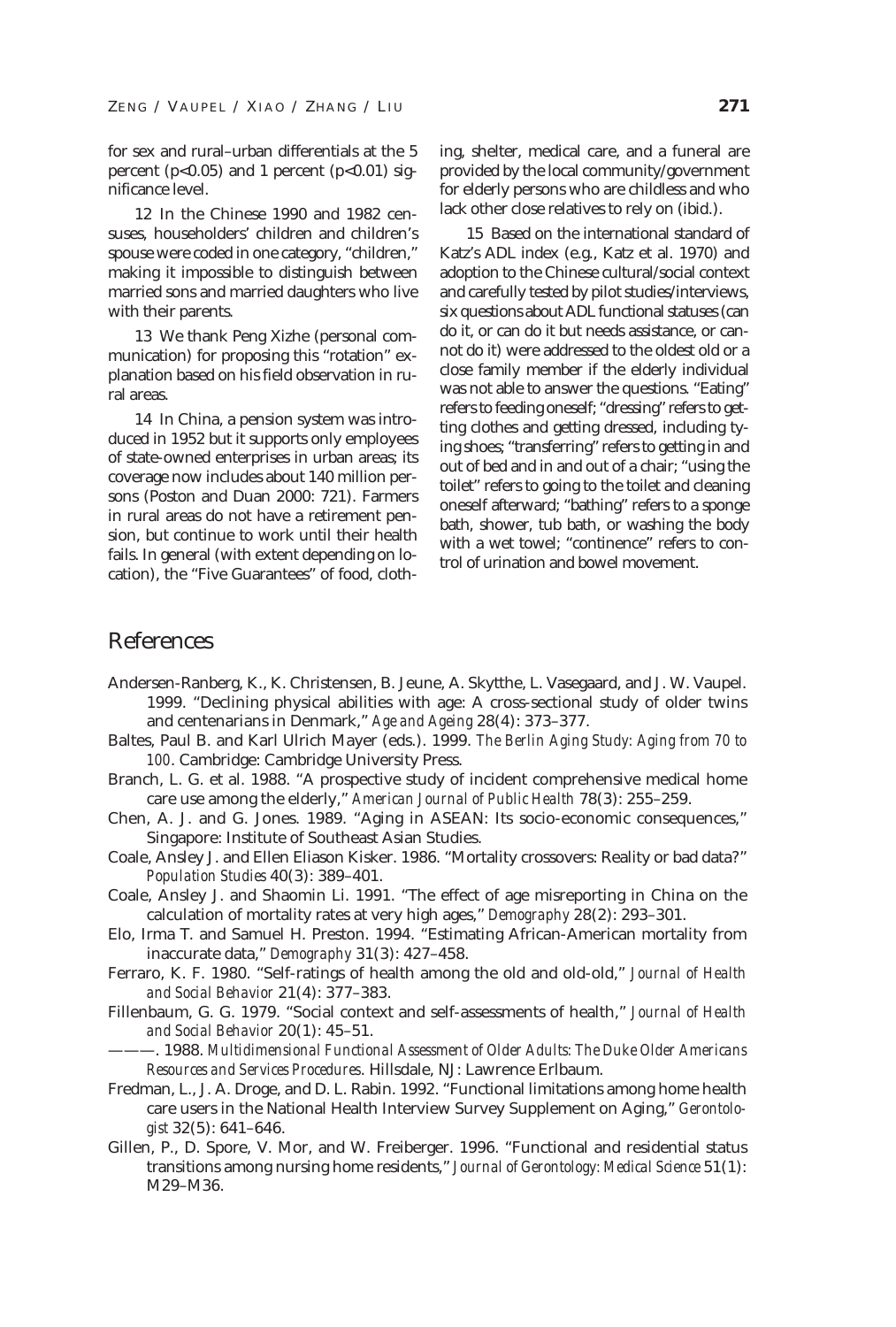- Grundy, Emily, Ann Bowling, and Morag Farquhar. 1996. "Social support, life satisfaction and survival at older ages," in *Health and Mortality Among Elderly Populations*, ed. Graziella Caselli and Alan D. Lopez. Oxford: Clarendon Press, pp. 135–156.
- Idler, E. L. and S. Kasl. 1991. "Health perceptions and survival: Do global evaluations of health status really predict mortality?" *Journal of Gerontology: Social Sciences* 46(2): S55– S65.
- Jagger, C., N. A. Spiers, and M. Clarke. 1993. "Factors associated with decline in function, institutionalization and mortality in the elderly," *Age and Ageing* 22: 190–197.
- Katz, S., L. G. Branch, M. H. Branson et al. 1983. "Active life expectancy," *New England Journal of Medicine* 309(20): 1218–1224.
- Katz, S., T. D. Downs, H. R. Cash, and R. C. Grotz. 1970. "Progress in development of the index of ADL," *The Gerontologist* 10(1): 20–30.
- Lamb, Vicki L. 1999. "Active life expectancy of the elderly in selected Asian countries," NUPRI Research Paper Series No. 69. Tokyo: Nihon University, Population Research Institute.
- Lee, Y. 2000. "The predictive value of self assessed general, physical, and mental health on functional decline and mortality in older adults," *Journal of Epidemiology and Community Health* 54(2): 123–129.
- Liang, J. 1986. "Self-reported physical health among aged adults," *Journal of Gerontology* 41(2): 248–260.
- Lin, Jiang. 1995. "Changing kinship structure and its implications for old-age support in urban and rural China," *Population Studies* 49(1): 127–145.
- Manton, Kenneth G. 1988. "A longitudinal study of functional change and mortality in the United States," *Journals of Gerontology* 43: S153–S161.
- Manton, Kenneth G. and Kenneth C. Land. 2000. "Active life expectancy estimates for the U.S. elderly population: A multidimensional continuous-mixture model of functional change applied to completed cohorts, 1982–1996," *Demography* 37(3): 253–265.
- Mosley, W. H. and R. Gray. 1993. "Childhood precursors of adult morbidity and mortality in developing countries: Implications for health programs," in *The Epidemiological Transition: Policy and Planning Implications for Developing Countries*, ed. James N. Gribble and Samuel H. Preston. Washington, DC: National Academy Press, pp. 69–100.
- Muldoon, Mathew F., Steven D. Barger, Janine D. Flory, and Stephen B. Manuck. 1998. "What are quality of life measurements measuring?" *British Medical Journal* 316(14 February): 542–545.
- Myles, John F. 1978. "Institutionalization and sick role identification among the elderly," *American Sociological Review* 43(4): 508–521.
- Penning, Margaret J. and Laurel A. Strain. 1994. "Gender differences in disability, assistance, and subjective well-being in later life," *Journal of Gerontology: Social Sciences* 49(4): S202–S208.
- Pi, J., J. M. Olive, and M. Esteban. 1994. "Mini Mental State Examination: Association of the score obtained with the age and degree of literacy in an aged population," *Medicina Clinica* 103(17): 641–644.
- Poston, Dudley L. and Chengrong Charles Duan. 2000. "The current and projected distribution of the elderly and eldercare in the People's Republic of China," *Journal of Family Issues* 21(6): 714–732.
- Schneekloth, U., P. Potthoff, R. Piekara, and B. von Rosenbladt. 1996. Hilfe- und Pflegebedürftige in privaten Haushalten. Endbericht. Bericht zur Repräsentativehebung im Forschungsprojekt "Möglichkeiten und Grenzen selbständiger Lebensführung," Kohlhammer, Stuttgart (Schriftenreihe des Bundesminisetriums für Familie, Band 111.2)
- Slivinske, Lee R., V. L. Fitch, and N. W. Wingerson. 1998. "The effect of functional disability on service utilization: Implications for long-term care," *Health & Social Work* 23(3): 175–185.